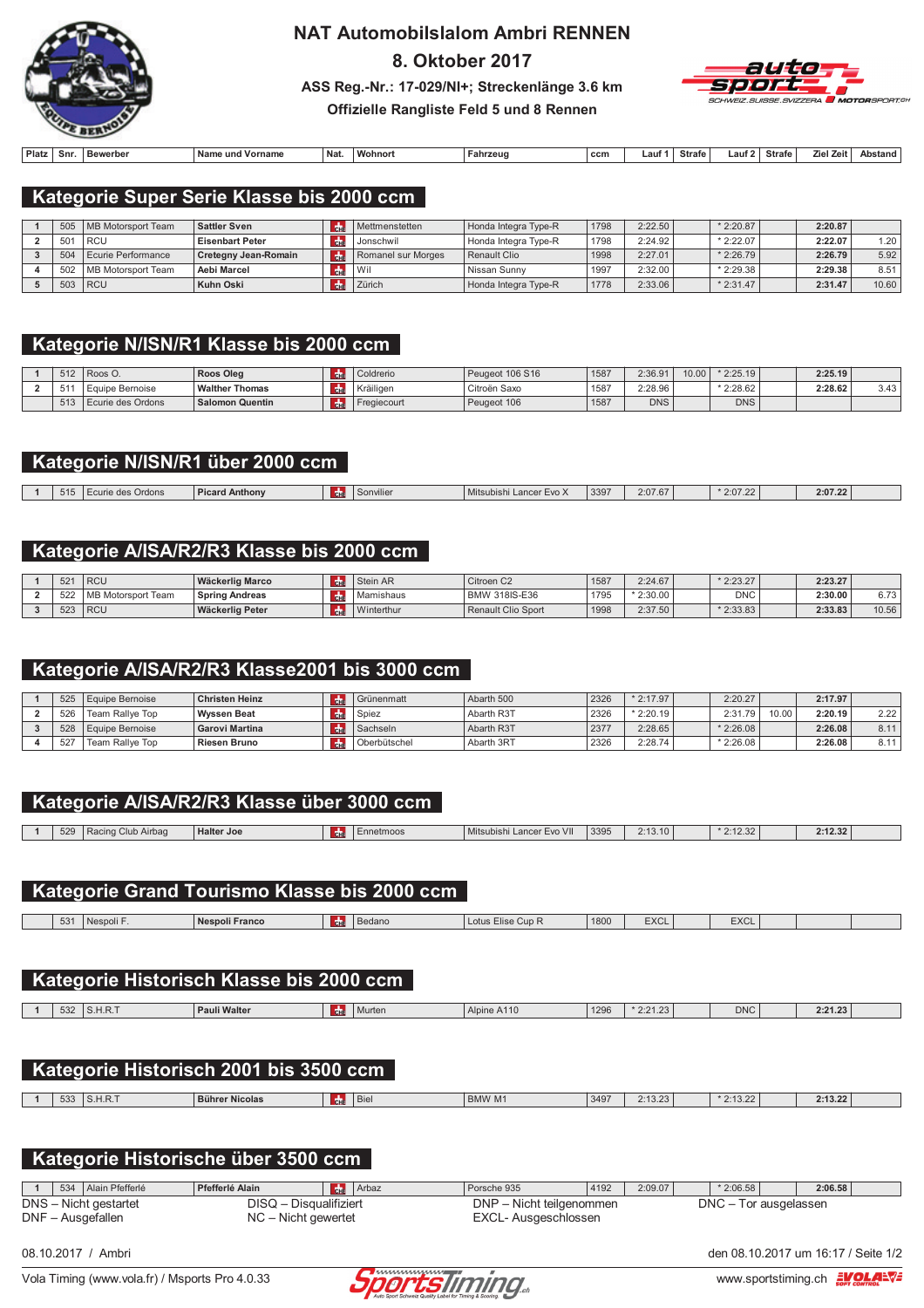

### **NAT Automobilslalom Ambri RENNEN** 8. Oktober 2017 ASS Reg.-Nr.: 17-029/NI+; Streckenlänge 3.6 km Offizielle Rangliste Feld 5 und 8 Rennen



| Platz | Snr | Bewerber | ∴Nam∕<br>Vorname<br>uno | Nat | $\cdots$<br>Wohnor | Fahrzeud | ccm | _aut | Strafe | aut | Strafe | . Zeit<br>Ziel | Abstand |
|-------|-----|----------|-------------------------|-----|--------------------|----------|-----|------|--------|-----|--------|----------------|---------|

### Kategorie Inter Swiss bis 1600 ccm

| <b>547</b> | Autersa Racing Team | Burri Stephan         | Milken     | <b>VW Polo</b>      | 1600 | 2:08.66    | $*2:08.48$ | 2:08.48 |       |
|------------|---------------------|-----------------------|------------|---------------------|------|------------|------------|---------|-------|
| 546        | WM Racing Car       | Hüppi Thomas          | Pfäffikon  | VW Golf 1           | 1599 | 2:19.15    | $*2:18.77$ | 2:18.77 | 10.29 |
| 544        | Hüppi M.            | Hüppi Michael         | Alpthal    | Citroen Saxo        | 1587 | 2:21.72    | $*2:19.39$ | 2:19.39 | 10.91 |
| 543        | l RCU               | <b>Bonsera Michel</b> | Oberhallau | Peugeot 106 GTi     | 1587 | $*2:26.36$ | 2:30.26    | 2:26.36 | 17.88 |
| 542        |                     | <b>Diehl Daniel</b>   | Rüschegg   | Tovota Corolla AE92 | 1587 | 2:44.44    | $*2:43.46$ | 2:43.46 | 34.98 |

## Kategorie Inter Swiss Klasse 1601 bis 2000 ccm

|    | 557 | MB Motorsport Team | Tschirky René               | de            | <b>Mels</b>    | Opel Kadett C 16V | 1998 | 2:03.62    |       | $*2:02.18$ | 2:02.18 |       |
|----|-----|--------------------|-----------------------------|---------------|----------------|-------------------|------|------------|-------|------------|---------|-------|
|    | 56  | <b>RCU</b>         | Santonastaso Manuel         | <b>do</b>     | Müllheim Dorf  | BMW 320 E21       | 1998 | $*2:02.62$ |       | 2:03.03    | 2:02.62 | 0.44  |
|    | 560 | <b>RCU</b>         | Ochsner Jürg                | l de          | Oberhallau     | Opel Kadett C     | 1998 | 2:05.53    |       | $*2:04.00$ | 2:04.00 | 1.82  |
|    | 556 | MB Motorsport Team | <b>Tschirky Kurt</b>        | $\frac{1}{2}$ | Azmoos         | Opel Kadett C     | 2000 | 2:08.44    |       | $*2:06.97$ | 2:06.97 | 4.79  |
|    | 55' | Racing Club Airbag | <b>Eggertswyler Thierry</b> | l du          | Plasselb       | Peugeot 405       | 1998 | 2:09.29    |       | $*2:07.36$ | 2:07.36 | 5.18  |
| 6  | 562 | Racing Club Airbag | <b>Andrey Thomas</b>        | $\frac{1}{2}$ | Plasselb       | Peugeot 405       | 1998 | 2:17.46    | 10.00 | $*2:07.43$ | 2:07.43 | 5.25  |
|    | 555 | Ecurie des Ordons  | <b>Vallat Patrick</b>       | <b>do</b>     | Bure           | <b>VW Golf</b>    | 1998 | 2:21.45    | 10.00 | 2:09.83    | 2:09.83 | 7.65  |
| 8  | 554 | Fantoni I.         | Fantoni Ivan                | $\frac{1}{2}$ | Gudo           | VW Golf 18V       | 2000 | 2:12.64    |       | $*2:11.35$ | 2:11.35 | 9.17  |
|    | 558 | <b>RCU</b>         | <b>Wachter Markus</b>       | l du          | St. Margrethen | Renault Clio Cup  | 1998 | 2:14.50    |       | $*2:14.35$ | 2:14.35 | 12.17 |
| 10 | 552 | Scherrer R.        | <b>Scherrer Ruth</b>        | $ch$          | Lachen         | <b>BMW 318is</b>  | 1796 | 2:20.29    |       | $*2:19.05$ | 2:19.05 | 16.87 |
|    | 553 | Racing Club Airbag | <b>Kuhn Sergio</b>          | $cm$          | Illnau         | Peugeot 206 RC    | 2000 | <b>DNF</b> |       | <b>DNS</b> |         |       |
|    | 559 | MB Motorsport Team | <b>Ruesch Thomas</b>        | $cm$          | Kölliken       | Renault Clio Cup  | 2000 | <b>DNS</b> |       | <b>DNS</b> |         |       |

### Kategorie Inter Swiss Klasse 2001 bis 2500 ccm

| 576 | Motorsport Team Zentralschweiz | Koch Josef          | Malters          | Opel Kadett C 16V | 2485 | 2:05.31    | $*2:03.99$  | 2:03.99 |       |
|-----|--------------------------------|---------------------|------------------|-------------------|------|------------|-------------|---------|-------|
| 575 | W.M. Racing Car                | Marty Roman         | Unteribera       | Opel Kadett C 16V | 2486 | 2:05.38    | $*$ 2:04.99 | 2:04.99 | 1.00  |
| 573 | ACFL Sport Team Liechtenstein  | <b>Eberle Harry</b> | Buchs            | Opel Kadett C     | 2486 | 2:08.44    | $*$ 2:07.50 | 2:07.50 | 3.51  |
| 574 | Autersa Racing Team            | Zbinden Michael     | <b>Wattenwil</b> | Opel Kadett C     | 2486 | 2:09.55    | $*2:08.72$  | 2:08.72 | 4.73  |
| 57' | Saegesser Motorsport           | <b>Burri Rolf</b>   | Ruswil           | Opel Kadett C     | 2486 | $*2:09.47$ | 2:09.83     | 2:09.47 | 5.48  |
| 572 | l Saegesser Motorsport         | Erni Pius           | Freienbach       | Opel Kadett C     | 2486 | 2:17.11    | $*2:14.54$  | 2:14.54 | 10.55 |

### Kategorie Inter Swiss Klasse 2501 bis 3500 ccm

| 582 | <b>RCU</b>      | Zenklusen Vanessa   | <b>CHI</b> | Steinach   | Subaru Impreza Tvpe R JM | 3397 | 2:12.09    | $*2:10.68$              | 2:10.68 |       |
|-----|-----------------|---------------------|------------|------------|--------------------------|------|------------|-------------------------|---------|-------|
| 580 | <b>TEam VWF</b> | <b>Weber Damien</b> |            | Yverdon    | <b>BMW 323i</b>          | 2990 | 2:16.67    | $* 9.15 17$<br>2. IU. I | 2:15.17 | 4.49  |
| 581 | Equipe Bernoise | <b>Marte Marco</b>  | <b>CU</b>  | Märstetten | BMW M3                   | 2989 | <b>DNC</b> | $*2:21.10$              | 2:21.10 | 10.42 |

### Kategorie Inter Swiss Klasse über 3500 ccm

| 592          | e Bernoise<br>-quip-   | <b>Krieg Danny</b> | Altendorf | Porsche GT3 997 Cup | 3600 | 2:02.11 | $*2:00.27$ | 2:00.27 |                          |
|--------------|------------------------|--------------------|-----------|---------------------|------|---------|------------|---------|--------------------------|
| $-1$<br>-593 | `Aï.<br>Team<br>Racino | Neff Frédéric      | Moutier   | Porsche 996 Cup     | 3998 | 2:03.32 | $*2:01.69$ | 2:01.69 | $\overline{10}$<br>،4، ا |

### **Renault Classic Cup**

| 870             | Racing Team Zaeziwil           | <b>Wolf Denis</b>      | d.            | Hünibach         | Renault Clio RS III Cup | 1998 | $*2:09.57$ |       | 2:09.77     | 2:09.57 |       |
|-----------------|--------------------------------|------------------------|---------------|------------------|-------------------------|------|------------|-------|-------------|---------|-------|
| 858             | Equipe Bernoise                | <b>Krebs Philipp</b>   | <b>CH</b>     | <b>Uetendorf</b> | Renault Clio RS III Cup | 1998 | 2:23.10    | 10.00 | $*2:11.68$  | 2:11.68 | 2.11  |
| 889             | Equipe Bernoise                | <b>Gerber Meverick</b> | rda.          | Reutigen         | Renault Clio II Cup     | 1998 | 2:13.67    |       | $*2:12.84$  | 2:12.84 | 3.27  |
| 88 <sup>°</sup> | Equipe Bernoise                | <b>Schnidrig Rene</b>  | <b>CHI</b>    | Spiez            | Renault Clio RS III Cup | 1998 | 2:26.38    | 10.00 | $*$ 2:12.94 | 2:12.94 | 3.37  |
| 880             | Equipe Bernoise                | <b>Beyeler Marc</b>    | $\frac{1}{2}$ | Neuenegg         | Renault Clio RS III Cup | 1998 | 2:15.85    |       | $*$ 2:12.99 | 2:12.99 | 3.42  |
| 872             | Racing Team Zaeziwil           | <b>Rohr Beat</b>       | <b>da</b>     | Oberhofen        | Renault Clio RS III Cup | 1998 | <b>DNC</b> | 10.00 | $*$ 2:13.62 | 2:13.62 | 4.05  |
| 863             | Rikli Motorsport               | <b>Zbinden Stephan</b> |               | Zollikofen       | Renault Clio RS III Cup | 1998 | $*2:16.49$ |       | DNC         | 2:16.49 | 6.92  |
| 866             | Automobil Club der Schweiz ACS | <b>Sigrist Hans</b>    |               | Rafz             | Renault Clio II Cup     | 1998 | 2:22.00    |       | $*2:19.57$  | 2:19.57 | 10.00 |

Rennleiter: Martin Guggisberg

Jury Präsident: Stëphane Betticher

Zeitmessung: Sportstiming.ch

DNS - Nicht gestartet DNF - Ausgefallen

DISQ - Disqualifiziert  $NC -$  Nicht gewertet

DNP - Nicht teilgenommen EXCL- Ausgeschlossen

DNC - Tor ausgelassen

08 10 2017 / Ambri

Vola Timing (www.vola.fr) / Msports Pro 4.0.33



den 08 10 2017 um 16:17 / Seite 2/2 www.sportstiming.ch **EVOLAEVE**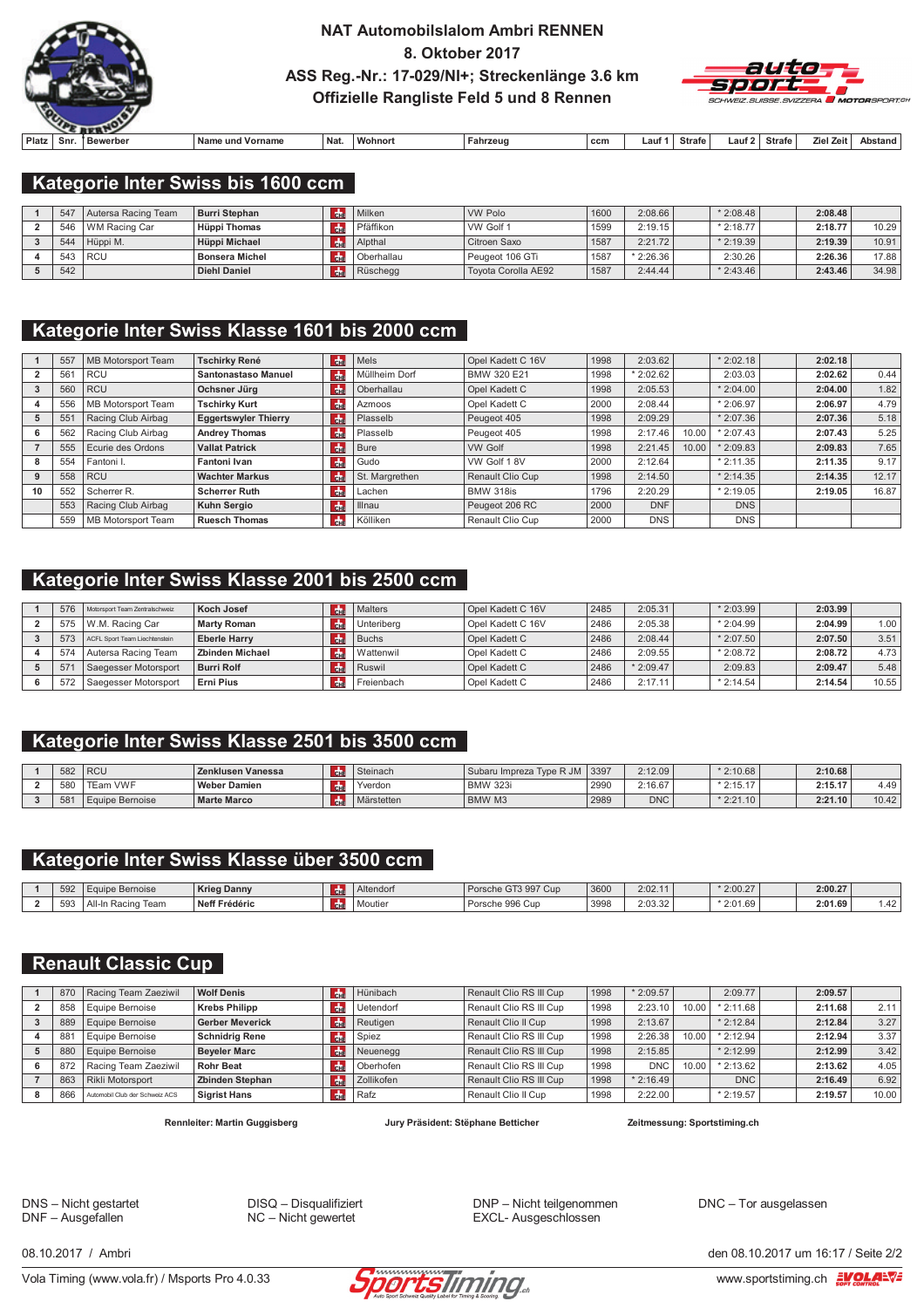

# **NAT Automobilslalom Ambri RENNEN** 8. Oktober 2017

ASS Reg.-Nr.: 17-029/NI+; Streckenlänge 3.6 km



### Offzielle Rangliste Feld 6 Rennen

| Platz. | Snr. | Bewerber | Name un<br>  Vorname | ' Nat. | <b>Wohnon</b> | Fahrzeu | ccm | .auf | <b>Strafe</b> | Lau | Strafe | . Zei'<br>7iel | Abstar |
|--------|------|----------|----------------------|--------|---------------|---------|-----|------|---------------|-----|--------|----------------|--------|

### Kategorie E1 Klasse bis 1600 ccm

| 606 | MB Motorsport Team             | <b>Bürki Martin</b>  | Uetendorf           | WW MB Polo      | 1600 | 2:00.33    | $*2:00.22$ |       | 2:00.22 |       |
|-----|--------------------------------|----------------------|---------------------|-----------------|------|------------|------------|-------|---------|-------|
| 605 | Ecurie Biennoise               | l Hängärtner Yves    | Gerolfingen         | VW Polo         | 1598 | 2:09.51    | $*2:08.39$ |       | 2:08.39 | 8.17  |
| 604 | MB Motorsport Team             | <b>Holzer Walter</b> | Wachseldorn/Süderen | Honda Civic     | 1595 | 2:15.43    | $*2:11.49$ |       | 2:11.49 | 11.27 |
| 603 | MB Motorsport Team             | Gfeller Heinz        | l Noflen            | Ford Fiesta ST  | 1596 | 2:20.62    | $*2:18.77$ |       | 2:18.77 | 18.55 |
| 602 | Automobil Club der Schweiz ACS | <b>Prisi Yannik</b>  | Hünibach            | Peugeot 106 GTI | 1587 | $*2:28.30$ | 2:37.54    | 10.00 | 2:28.30 | 28.08 |

### Kategorie E1 Klasse 1601 bis 2000 ccm

|    | 625 | <b>RCU</b>                     | Niederer Peter           | $cm$          | Güttingen              | Opel Kadett C          | 1998 | 2:02.79    |       | $*2:02.07$ | 2:02.07 |       |
|----|-----|--------------------------------|--------------------------|---------------|------------------------|------------------------|------|------------|-------|------------|---------|-------|
|    | 626 | Equipe Bernoise                | <b>Steiner Reto</b>      | de            | Unteriberg             | Ford Escort RS2000     | 1968 | <b>DNC</b> |       | $*2:03.28$ | 2:03.28 | 1.21  |
|    | 624 | Automobil Club der Schweiz ACS | <b>Flammer Patrick</b>   | Idhe          | Glarus                 | Suzuki Swift Evo 2000  | 1998 | 2:04.40    |       | $*2:03.66$ | 2:03.66 | 1.59  |
|    | 623 | Squadra Corse Quadrifoglio     | Darani Christian         | $\frac{1}{2}$ | Mairengo               | Fiat X 1/9             | 1987 | 2:14.87    | 10.00 | $*2:04.82$ | 2:04.82 | 2.75  |
|    | 622 | Equipe Bernoise                | <b>Kammermann Thomas</b> | l du          | Krauchthal             | <b>VW Golf KitCar</b>  | 2000 | 2:10.14    |       | $*2:06.76$ | 2:06.76 | 4.69  |
| 6  | 615 | Roberto N.                     | <b>Roberto Nicola</b>    | <b>do</b>     | Penthalaz              | Peugeot 205            | 1998 | 2:08.44    |       | $*2:06.86$ | 2:06.86 | 4.79  |
|    | 61  | Squadra Corse Quadrifoglio     | <b>Tognacca Emanuele</b> | <b>do</b>     | <b>Brione Verzasca</b> | <b>VW Golf GLR</b>     | 1984 | $*2:08.82$ |       | 2:09.30    | 2:08.82 | 6.75  |
| 8  | 618 | Autersa Racing Team            | <b>Straubhaar Peter</b>  | $\frac{1}{2}$ | Uttigen                | VW Golf 1              | 1997 | $*2:09.55$ |       | <b>DNC</b> | 2:09.55 | 7.48  |
|    | 613 | <b>RCU</b>                     | <b>Spiess Erwin</b>      | <b>do</b>     | Heiden                 | <b>Renault Clio RS</b> | 1998 | 2:13.41    |       | $*2:12.52$ | 2:12.52 | 10.45 |
| 10 | 62  | Steiner F.                     | <b>Steiner Fabian</b>    | $\frac{1}{2}$ | Wangen                 | VW Golf1-16V           | 1984 | 2:18.03    |       | $*2:14.67$ | 2:14.67 | 12.60 |
| 11 | 616 | MB Motorsport Team             | <b>Lauber Marcel</b>     | $cm$          | Kirchenthurnen         | VW Golf 1 16V          | 1997 | 2:15.31    |       | $*2:14.89$ | 2:14.89 | 12.82 |
| 12 | 614 | Equipe Bernoise                | <b>Gerig Marcel</b>      | $cm$          | Silenen                | <b>BMW 318is</b>       | 1800 | <b>DNF</b> |       | $*2:32.37$ | 2:32.37 | 30.30 |
| 13 | 619 | Molteni L.                     | <b>Molteni Lorenzo</b>   | $cm$          | Novazzano              | Opel Kadetgt E GSI     | 2000 | 2:43.41    |       | $*2:38.02$ | 2:38.02 | 35.95 |
| 14 | 61  | Neuhaus P.                     | <b>Neuhaus Peter</b>     | $H_{\rm{th}}$ | Windisch               | Ford Fiesta ST         | 1998 | 2:43.66    |       | $*2:43.17$ | 2:43.17 | 41.10 |

### Kategorie E1 Klasse 2001 bis 3000 ccm

| 638 | Autersa Racing Team            | <b>Bürki Martin</b> |               | Rubigen     | BMW M33                         | 3000 | <b>DNC</b> |       | $*2:03.84$  | 2:03.84 |       |
|-----|--------------------------------|---------------------|---------------|-------------|---------------------------------|------|------------|-------|-------------|---------|-------|
| 635 | Squadra Corse Quadrifoglio     | Stacchi Mattia      |               | Claro       | BMW M3                          | 2500 | 2:09.19    |       | $*$ 2:07.90 | 2:07.90 | 4.06  |
| 637 | Racing Club Jurassien          | Jorav Sébastien     |               | Moutier     | <b>BMW M3</b>                   | 2988 | 2:12.67    |       | $*$ 2:11.36 | 2:11.36 | 7.52  |
| 632 | Autersa Racing Team            | Hirsig Christian    | $\frac{1}{2}$ | Thierachern | <b>VW Polo</b>                  | 2346 | 2:15.28    |       | $*2:12.91$  | 2:12.91 | 9.07  |
| 636 | Racing Club Airbag             | Leupi Mario         |               | Emmenbrücke | <b>BMW 328i</b>                 | 2792 | 2:25.47    | 10.00 | $*$ 2:13.49 | 2:13.49 | 9.65  |
| 633 | Equipe Bernoise                | <b>Epp Martin</b>   |               | Altdorf     | BMW E30                         | 2493 | 2:28.13    |       | $*2:20.93$  | 2:20.93 | 17.09 |
| 631 | Automobil Club der Schweiz ACS | <b>Hitz Roger</b>   |               | Berikon     | Mini Cooper S Kompressor   2717 |      | 2:29.70    |       | $*2:26.79$  | 2:26.79 | 22.95 |

### Kategorie E1 Klasse 3001 bis 3500 ccm

| 042 | 2010/07/12<br>ı Corse Quadrifoql | <b>Bertocchi Mario</b> | Melano    | BMW E36                             | 3201 | 2:04.70    | 2:03.92    | 2:03.92 |  |
|-----|----------------------------------|------------------------|-----------|-------------------------------------|------|------------|------------|---------|--|
|     | a der Pelassia ACC.<br>HZ AU     | Beck Roland            | Ihwieser. | GTR<br><b>BMW</b><br>- 31<br>$\sim$ | 3498 | <b>DNS</b> | <b>DNS</b> |         |  |

### Kategorie E1 Klasse über 3500 ccm

| 657 | Automobil Club der Schweiz ACS | Mächler Albin            |               | Wangen        | BMW M2                    | 5064 | 2:01.90    |       | $*2:01.09$  | 2:01.09 |       |
|-----|--------------------------------|--------------------------|---------------|---------------|---------------------------|------|------------|-------|-------------|---------|-------|
| 65  | Automobil Club der Schweiz ACS | <b>Drack Patrick</b>     | <b>do</b>     | Hausen        | Porsche 911 GT3 Cup       | 4000 | 2:04.38    |       | $*$ 2:01.14 | 2:01.14 | 0.05  |
| 594 | Squadra Corse Quadrifoglio     | Ceresa Fabrizio          | <b>do</b>     | <b>Biasca</b> | Porsche GT3 997 Cup       | 3800 | <b>DNC</b> |       | $*$ 2:01.46 | 2:01.46 | 0.37  |
| 656 | MB Motorsport Team             | Beiner Jürg              | $ch$          | Landguart     | <b>BMW M3 Schirmer</b>    | 4430 | <b>DNC</b> |       | $*$ 2:02.53 | 2:02.53 | 1.44  |
| 658 | Automobil Club der Schweiz ACS | <b>Koch Daniel</b>       | <b>do</b>     | Oberrüti      | Porsche 911 GT3 Cup       | 4000 | $*2:02.58$ |       | 2:02.58     | 2:02.58 | 1.49  |
| 652 | Squadra Corse Quadrifoglio     | <b>Cereghetti Aramis</b> | $\frac{1}{2}$ | Lopagno       | <b>BMW M5 E34</b>         | 3535 | 2:09.32    |       | $*$ 2:08.63 | 2:08.63 | 7.54  |
| 654 | MB Motorsport Team             | Mürner Pierre            | <b>do</b>     | Reichenbach   | Porsche 997 GT3 Cup       | 3800 | 2:17.62    |       | $*$ 2:10.58 | 2:10.58 | 9.49  |
| 653 | Ecurie Biennoise               | <b>Bieri Herbert</b>     | <b>do</b>     | Kehrsatz      | BMW 135i Racing Dähler 1M | 5064 | 2:19.50    | 10.00 | $*$ 2:15.38 | 2:15.38 | 14.29 |
| 655 | MB Motorsport Team             | <b>Tarnutzer Koni</b>    | dh.           | Grüsch        | Mitsubishi Lancer Evo VI  | 3910 | <b>DNS</b> |       | <b>DNS</b>  |         |       |

## Kategorie E2 Klasse Single Seater 1601 bis 2000 ccm

|  | Racing Club Airbag   | <b>Egli Philip</b>   |             | Rombach    | Dallara F394 Opel Spiess       | 1998 | 1:50.56    | $*1:49.98$ |       | 1:49.98 |                    |
|--|----------------------|----------------------|-------------|------------|--------------------------------|------|------------|------------|-------|---------|--------------------|
|  | Chablais Racing Team | <b>Maurer Marcel</b> | <b>I</b> nt | Längenbühl | Formel Renault                 | 2000 | :52.76     | $*1:50.11$ |       | 1:50.11 | 0.13               |
|  | Ecurie des Ordons    | Salomon Jean-Marc    | CHI         | Courtedoux | <b>Tatuus Master</b>           | 2000 | 1:56.10    | $*1:53.75$ |       | 1:53.75 | 3.77               |
|  | Ecurie des Ordons    | <b>Schmidt Henri</b> |             | Porrentruv | Formula Renault Epsilon Caparo | 2000 | $*2:05.02$ | 2:22.07    | 10.00 | 2:05.02 | 15.04 <sub>1</sub> |

DNS - Nicht gestartet DNF - Ausgefallen

DISQ - Disqualifiziert  $NC -$  Nicht gewertet

DNP - Nicht teilgenommen EXCL- Ausgeschlossen

DNC - Tor ausgelassen

08 10 2017 / Ambri

Vola Timing (www.vola.fr) / Msports Pro 4.0.33



den 08 10 2017 um 17:14 / Seite 1/2

www.sportstiming.ch EVOLA-VE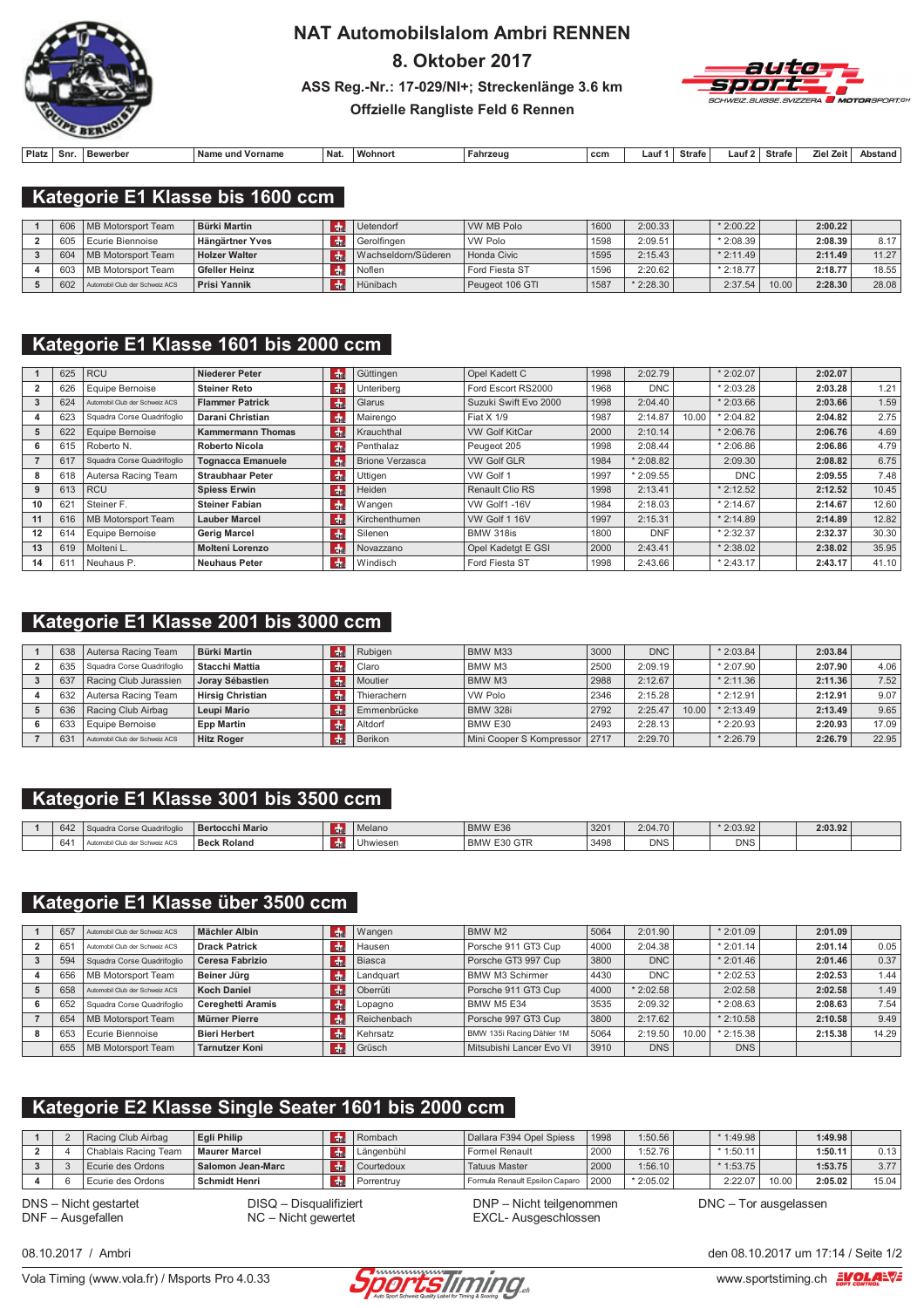

### **NAT Automobilslalom Ambri RENNEN** 8. Oktober 2017 ASS Reg.-Nr.: 17-029/NI+; Streckenlänge 3.6 km Offzielle Rangliste Feld 6 Rennen



| Platz | Snr | Bewerber                        | Name und Vorname                 | Nat.       | Wohnort  | Fahrzeuc                        | ccm  | ∟auf    | <b>Strafe</b> | ∟auf       | <b>Strafe</b> | Ziel Zeit          | Abstand |
|-------|-----|---------------------------------|----------------------------------|------------|----------|---------------------------------|------|---------|---------------|------------|---------------|--------------------|---------|
|       |     |                                 |                                  |            |          |                                 |      |         |               |            |               |                    |         |
|       |     | <sup>≀</sup> Racing Club Airbag | <b>Neuhaus</b><br><b>਼Thomas</b> | <b>CHL</b> | Windisch | <b>Formel Renault</b><br>Tatuu' | 1998 | 2:20.30 |               | $*2:13.87$ |               | 0.42.07<br>2:13.87 | 23.89   |

Rennleiter: Martin Guggisberg

Jury Präsident: Stëphane Betticher

Zeitmessung: Sportstiming.ch

DNS - Nicht gestartet<br>DNF - Ausgefallen

DISQ - Disqualifiziert NC - Nicht gewertet

DNP - Nicht teilgenommen EXCL- Ausgeschlossen

DNC - Tor ausgelassen



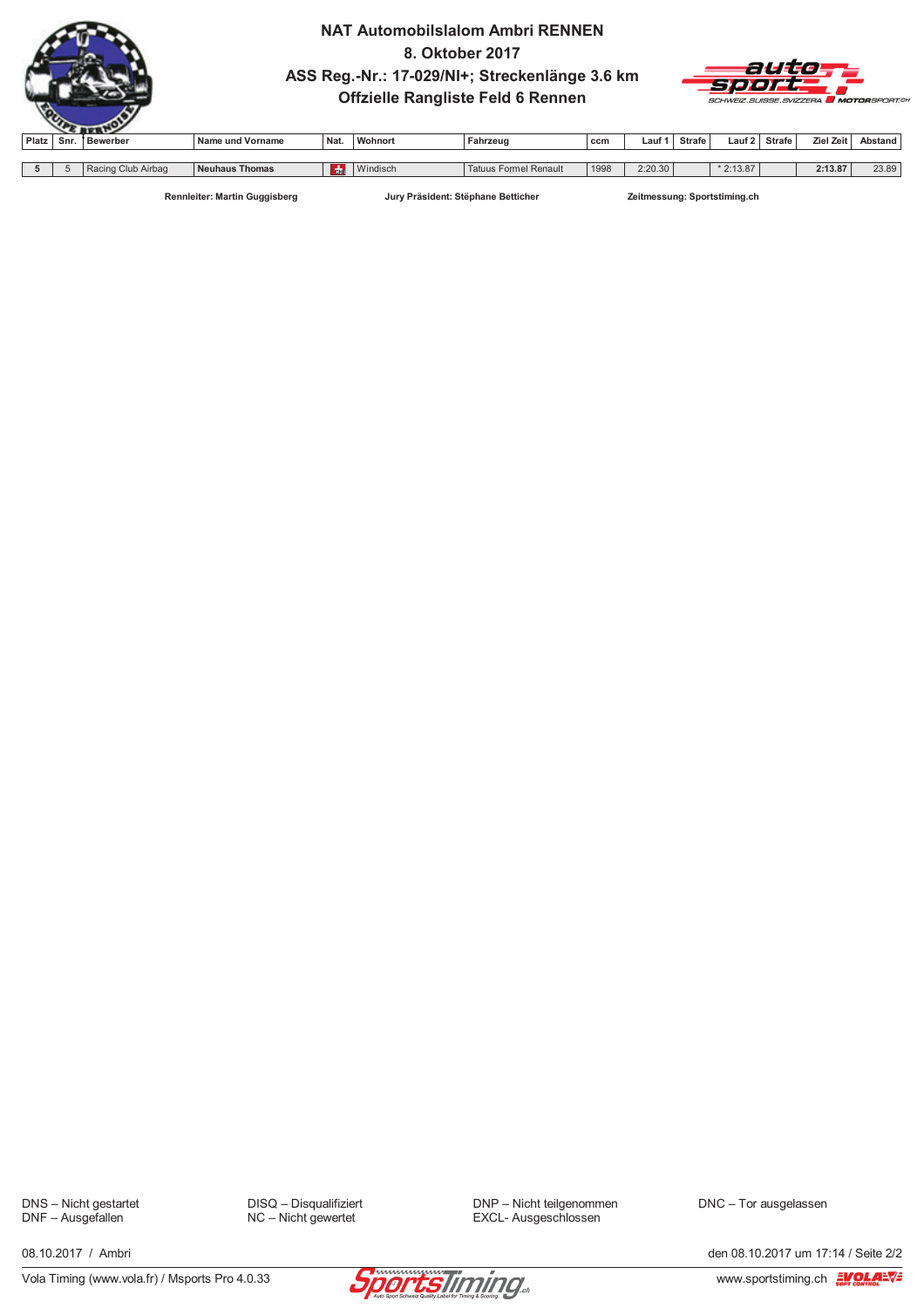

# **NAT Automobilslalom Ambri RENNEN** 8. Oktober 2017 ASS Reg.-Nr.: 17-029/NI+; Streckenlänge 3.6 km



### Offizielle Rangliste Feld 7a Rennen 1

| 'latz | Snr | Bewerber | <b>Name</b><br>Vorname<br>$\sim$ und $\sim$ | <sup>∣</sup> Na⊾ | Wohnor | Fahrzeug | ccm | _auf | Strafe | Strafe | . Zeit<br>Zie | Abstand |
|-------|-----|----------|---------------------------------------------|------------------|--------|----------|-----|------|--------|--------|---------------|---------|

### **OPC Challenge Rennen 1**

|                | 742 | Equipe Bernoise                | die.<br><b>Kilchenmann Thierry</b>            | Niederwangen      | Opel Corsa E OPC | 2720 | 2:16.80    | $*2:16.27$ | 2:16.27 |       |
|----------------|-----|--------------------------------|-----------------------------------------------|-------------------|------------------|------|------------|------------|---------|-------|
| $\overline{2}$ | 722 | Automobil Club der Schweiz ACS | dm <sub>2</sub><br>Fehr Sandro                | Rorschacherberg   | Opel Corsa E OPC | 2720 | 2:16.58    | $*2:16.29$ | 2:16.29 | 0.02  |
| 3              | 740 | Gubitosi F.                    | $ch$<br><b>Gubitosi Fabio</b>                 | Domat/Ems         | Opel Corsa E OPC | 2718 | 2:18.51    | $*2:16.83$ | 2:16.83 | 0.56  |
| 4              | 733 | Muzzarelli M.                  | $\frac{1}{2}$<br>Muzzarelli Marcel            | Amriswil          | Opel Corsa E OPC | 2717 | 2:17.51    | $*2:16.91$ | 2:16.91 | 0.64  |
| 5              | 712 | Rikli Motorsport               | $\frac{1}{2}$<br><b>Kammer Daniel</b>         | Latterbach        | Opel Corsa E OPC | 2717 | 2:18.33    | $*2:17.74$ | 2:17.74 | 1.47  |
| 6              | 739 | Automobil Club der Schweiz ACS | de<br><b>Tremp Rolf</b>                       | Ebnat-Kappel      | Opel Corsa E OPC | 2717 | $*2:18.48$ | 2:20.68    | 2:18.48 | 2.21  |
|                | 734 | <b>Ecurie Basilisk</b>         | $\frac{1}{2}$<br><b>Schmid Roland</b>         | Pfeffingen        | Opel Corsa E OPC | 2720 | $*2:18.69$ | 2:19.88    | 2:18.69 | 2.42  |
| 8              | 738 | Barbezat E.                    | ch <sub>E</sub><br><b>Barbezat Elio</b>       | Nyon              | Opel Corsa E OPC | 2720 | $*2:18.78$ | 2:18.87    | 2:18.78 | 2.51  |
| 9              | 732 | Equipe Bernoise                | ch <sub>E</sub><br><b>Tschaggelar Stephan</b> | Worb              | Opel Corsa E OPC | 2717 | 2:19.07    | $*2:18.94$ | 2:18.94 | 2.67  |
| 10             | 703 |                                | dm <sub>E</sub><br><b>Mettler Christian</b>   | Amriswil          | Opel Corsa E OPC | 2720 | $*2:19.40$ | 2:19.66    | 2:19.40 | 3.13  |
| 11             | 735 | Zogg R.                        | $ch$<br>Zogg René                             | Auenstein         | Opel Corsa E OPC | 2717 | $*2:19.88$ | 2:20.36    | 2:19.88 | 3.61  |
| 12             | 705 | Urech S.                       | dm <sub>E</sub><br><b>Urech Simon</b>         | Seenegn           | Opel Corsa E OPC | 2718 | 2:19.97    | $*2:19.95$ | 2:19.95 | 3.68  |
| 13             | 708 | All-In Racing Team             | $ch$<br><b>Beveler Etienne</b>                | La Chaux-de-Fonds | Opel Corsa E OPC | 2717 | $*2:20.15$ | 2:20.61    | 2:20.15 | 3.88  |
| 14             | 710 | Lugano Racing Team             | $ch$<br>Albertalli Benjiamin                  | Mendrisio         | Opel Corsa E OPC | 2717 | $*2:20.21$ | 2:21.16    | 2:20.21 | 3.94  |
| 15             | 702 | Equipe Bernoise                | dm <sub>e</sub><br><b>Kurzen Martin</b>       | Spiez             | Opel Corsa E OPC | 2717 | 2:21.98    | $*2:20.94$ | 2:20.94 | 4.67  |
| 16             | 721 | Team Rallye Top                | dm <sub>2</sub><br>Langenegger Max            | Zäziwi            | Opel Corsa E OPC | 2717 | 2:22.18    | $*2:21.66$ | 2:21.66 | 5.39  |
| 17             | 736 |                                | die.<br><b>Vuilleumier Frank</b>              | Tramelan          | Opel Corsa E OPC | 2720 | 2:22.54    | $*2:22.36$ | 2:22.36 | 6.09  |
| 18             | 709 | Automobil Club der Schweiz ACS | $\frac{1}{2}$<br><b>Sieber Norbert</b>        | Widnau            | Opel Corsa E OPC | 2717 | 2:22.85    | $*2:22.62$ | 2:22.62 | 6.35  |
| 19             | 724 | Fehr M.                        | de.<br><b>Fehr Markus</b>                     | Wetzikon          | Opel Corsa E OPC | 2666 | 2:22.79    | $*2:22.69$ | 2:22.69 | 6.42  |
| 20             | 723 | Jaquier JP.                    | dm <sub>2</sub><br>Jaquier Jean-Philippe      | Carrouge          | Opel Corsa E OPC | 2717 | 2:23.48    | $*2:23.26$ | 2:23.26 | 6.99  |
| 21             | 704 | <b>Ecurie Basilisk</b>         | $ch$<br>Zürcher Roberto                       | <b>Bättwil</b>    | Opel Corsa E OPC | 2720 | 2:24.22    | 2:25.19    | 2:24.22 | 7.95  |
| 22             | 731 | Logos F.                       | ch <sub>E</sub><br>Logos Fabio                | Lyss              | Opel Corsa E OPC | 2717 | $*2:26.24$ | 2:26.27    | 2:26.24 | 9.97  |
| 23             | 720 | Riggenbach J.                  | die.<br>Riggenbach Jeannine                   | Büron             | Opel Corsa E OPC | 2720 | 2:29.00    | $*2:27.66$ | 2:27.66 | 11.39 |
| 24             | 706 |                                | $\frac{1}{2}$<br><b>Vuilleumier Kevin</b>     | Tramelan          | Opel Corsa E OPC | 2720 | 2:34.32    | $*2:29.97$ | 2:29.97 | 13.70 |
| 25             | 701 |                                | dm <sub>e</sub><br><b>Zbinden Nils</b>        | Lyss              | Opel Corsa E OPC | 2717 | 2:30.88    | $*2:30.43$ | 2:30.43 | 14.16 |

Rennleiter: Martin Guggisberg

Jury Präsident: Stëphane Betticher

Zeitmessung: Sportstiming.ch

DNS - Nicht gestartet DNF - Ausgefallen

DISQ - Disqualifiziert NC - Nicht gewertet

DNP - Nicht teilgenommen EXCL- Ausgeschlossen

DNC - Tor ausgelassen



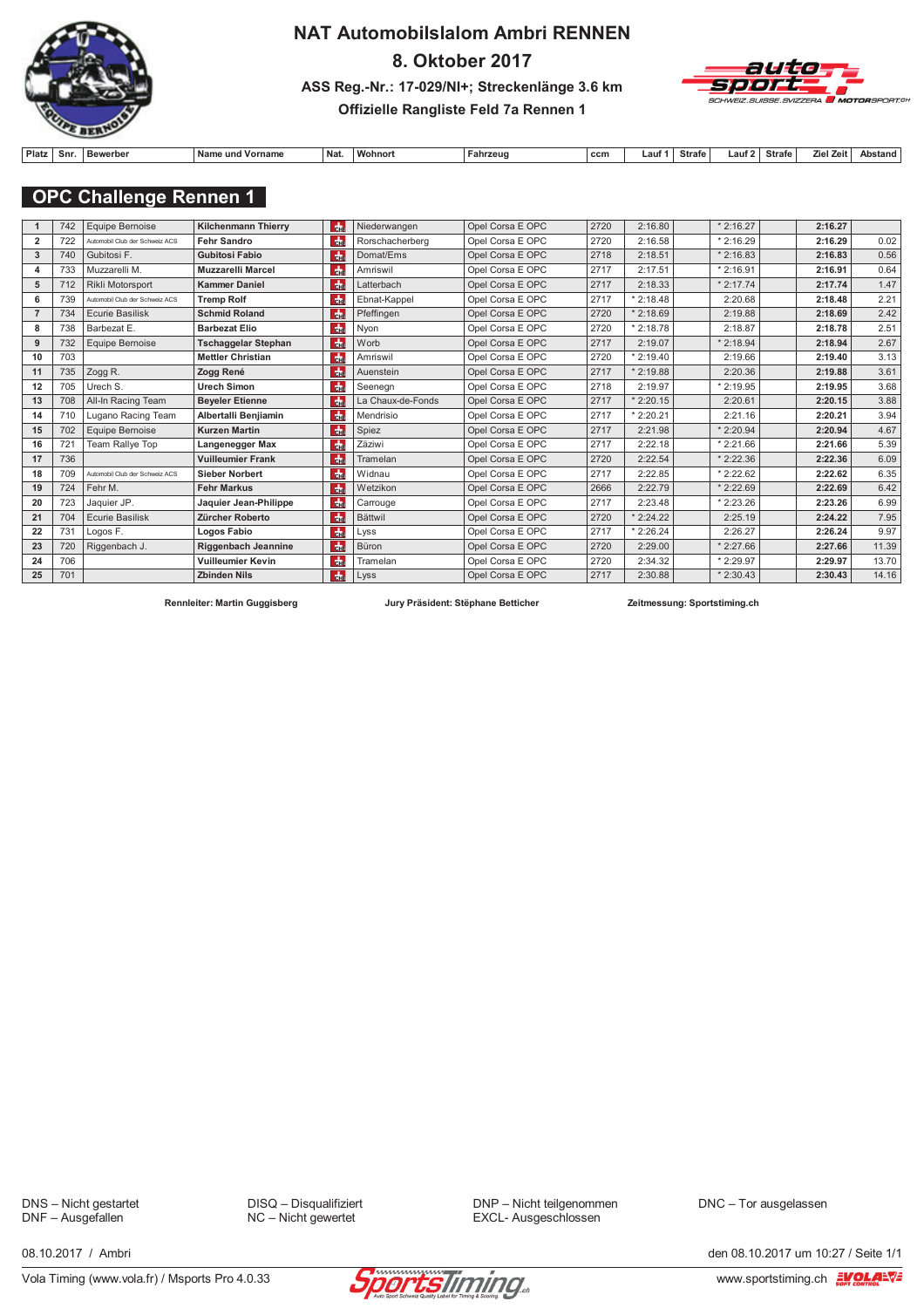

### NAT. Automobilslalom Ambri OPEL OPC RENNEN 2

8. Oktober 2017

ASS Reg.-Nr.: 17-029/NI+; Streckenlänge 3.6 km



### Offizielle Rangliste Rennen Feld 7b

| Platz | Snr. | Bewerber | Nam<br>und Vorname | ้ Naเ. | <b>Wohnon</b> | Fahrzeug | ccm | auf | Strafe | . auf | <b>Strafe</b> | <b>Zeit</b><br>7iel | Abstand |
|-------|------|----------|--------------------|--------|---------------|----------|-----|-----|--------|-------|---------------|---------------------|---------|

## Opel Challenge Rennen 2 Feld 7b

|                | 742 | <b>Equipe Bernoise</b>         | <b>Kilchenmann Thierry</b> | l da∍           | Niederwangen      | Opel Corsa E OPC | 2720 | 2:16.58    |       | $*2:15.73$ |       | 2:15.73 |       |
|----------------|-----|--------------------------------|----------------------------|-----------------|-------------------|------------------|------|------------|-------|------------|-------|---------|-------|
| $\overline{2}$ | 733 | Muzzarelli M.                  | <b>Muzzarelli Marcel</b>   | $\frac{1}{6}$   | Amriswil          | Opel Corsa E OPC | 2717 | 2:16.71    |       | $*2:16.19$ |       | 2:16.19 | 0.46  |
| 3              | 740 | Gubitosi F.                    | <b>Gubitosi Fabio</b>      | die.            | Domat/Ems         | Opel Corsa E OPC | 2718 | $*2:16.78$ |       | 2:17.47    |       | 2:16.78 | 1.05  |
|                | 722 | Automobil Club der Schweiz ACS | <b>Fehr Sandro</b>         | $th$            | Rorschacherberg   | Opel Corsa E OPC | 2720 | $*2:17.06$ |       | 2:17.36    |       | 2:17.06 | 1.33  |
| 5              | 712 | Rikli Motorsport               | <b>Kammer Daniel</b>       | $ch$            | Latterbach        | Opel Corsa E OPC | 2717 | $*2:18.03$ |       | 2:18.12    |       | 2:18.03 | 2.30  |
| 6              | 735 | Zogg R.                        | Zogg René                  | <b>de</b>       | Auenstein         | Opel Corsa E OPC | 2717 | $*2:18.06$ |       | 2:18.68    |       | 2:18.06 | 2.33  |
|                | 738 | Barbezat E.                    | <b>Barbezat Elio</b>       | che             | Nyon              | Opel Corsa E OPC | 2720 | 2:18.94    |       | $*2:18.30$ |       | 2:18.30 | 2.57  |
| 8              | 705 | Urech S.                       | <b>Urech Simon</b>         | de              | Seenegn           | Opel Corsa E OPC | 2718 | 2:20.24    |       | $*2:19.07$ |       | 2:19.07 | 3.34  |
| 9              | 708 | All-In Racing Team             | <b>Beyeler Etienne</b>     | de              | La Chaux-de-Fonds | Opel Corsa E OPC | 2717 | $*2:19.64$ |       | 2:50.13    | 30.00 | 2:19.64 | 3.91  |
| 10             | 734 | <b>Ecurie Basilisk</b>         | <b>Schmid Roland</b>       | $\frac{1}{2}$   | Pfeffingen        | Opel Corsa E OPC | 2720 | 2:19.91    |       | $*2:19.64$ |       | 2:19.64 | 3.91  |
| 11             | 703 |                                | <b>Mettler Christian</b>   | <b>de</b>       | Amriswil          | Opel Corsa E OPC | 2720 | 2:20.35    |       | $*2:19.91$ |       | 2:19.91 | 4.18  |
| 12             | 739 | Automobil Club der Schweiz ACS | <b>Tremp Rolf</b>          | $\frac{1}{2}$   | Ebnat-Kappel      | Opel Corsa E OPC | 2717 | $*2:20.28$ |       | 2:20.67    |       | 2:20.28 | 4.55  |
| 13             | 736 |                                | <b>Vuilleumier Frank</b>   | dhe             | Tramelan          | Opel Corsa E OPC | 2720 | 2:20.60    |       | $*2:20.38$ |       | 2:20.38 | 4.65  |
| 14             | 732 | Equipe Bernoise                | <b>Tschaggelar Stephan</b> | dm <sub>E</sub> | Worb              | Opel Corsa E OPC | 2717 | 2:29.71    | 10.00 | $*2:21.03$ |       | 2:21.03 | 5.30  |
| 15             | 724 | Fehr M.                        | <b>Fehr Markus</b>         | die.            | Wetzikon          | Opel Corsa E OPC | 2666 | 2:21.67    |       | $*2:21.52$ |       | 2:21.52 | 5.79  |
| 16             | 709 | Automobil Club der Schweiz ACS | <b>Sieber Norbert</b>      | $H_{\rm H}$     | Widnau            | Opel Corsa E OPC | 2717 | 2:32.83    | 10.00 | $*2:21.59$ |       | 2:21.59 | 5.86  |
| 17             | 702 | Equipe Bernoise                | <b>Kurzen Martin</b>       | $ch$            | Spiez             | Opel Corsa E OPC | 2717 | $*2:21.84$ |       | 2:31.74    | 10.00 | 2:21.84 | 6.11  |
| 18             | 721 | Team Rallye Top                | Langenegger Max            | $\frac{1}{2}$   | Zäziwi            | Opel Corsa E OPC | 2717 | 2:22.31    |       | $*2:21.97$ |       | 2:21.97 | 6.24  |
| 19             | 723 | Jaquier JP.                    | Jaquier Jean-Philippe      | die.            | Carrouge          | Opel Corsa E OPC | 2717 | $*2:24.12$ |       | 2:24.39    |       | 2:24.12 | 8.39  |
| 20             | 704 | <b>Ecurie Basilisk</b>         | Zürcher Roberto            | $\frac{1}{2}$   | Bättwil           | Opel Corsa E OPC | 2720 | 2:25.00    |       | $*2:24.59$ |       | 2:24.59 | 8.86  |
| 21             | 720 | Riggenbach J.                  | Riggenbach Jeannine        | die.            | Büron             | Opel Corsa E OPC | 2720 | $*2:26.46$ |       | 2:26.69    |       | 2:26.46 | 10.73 |
| 22             | 701 | Zbinden N.                     | <b>Zbinden Nils</b>        | $ch$            | Lyss              | Opel Corsa E OPC | 2717 | 2:36.70    | 10.00 | $*2:29.69$ |       | 2:29.69 | 13.96 |
| 23             | 731 | Logos F.                       | Logos Fabio                | $\frac{1}{2}$   | Lyss              | Opel Corsa E OPC | 2717 | $*2:31.15$ |       | <b>DNS</b> |       | 2:31.15 | 15.42 |

Rennleiter: Martin Guggisberg

Jury Präsident: Stëphane Betticher

Zeitmessung: Sportstiming.ch

DNS - Nicht gestartet DNF - Ausgefallen

DISQ - Disqualifiziert NC - Nicht gewertet

DNP - Nicht teilgenommen EXCL- Ausgeschlossen

DNC - Tor ausgelassen



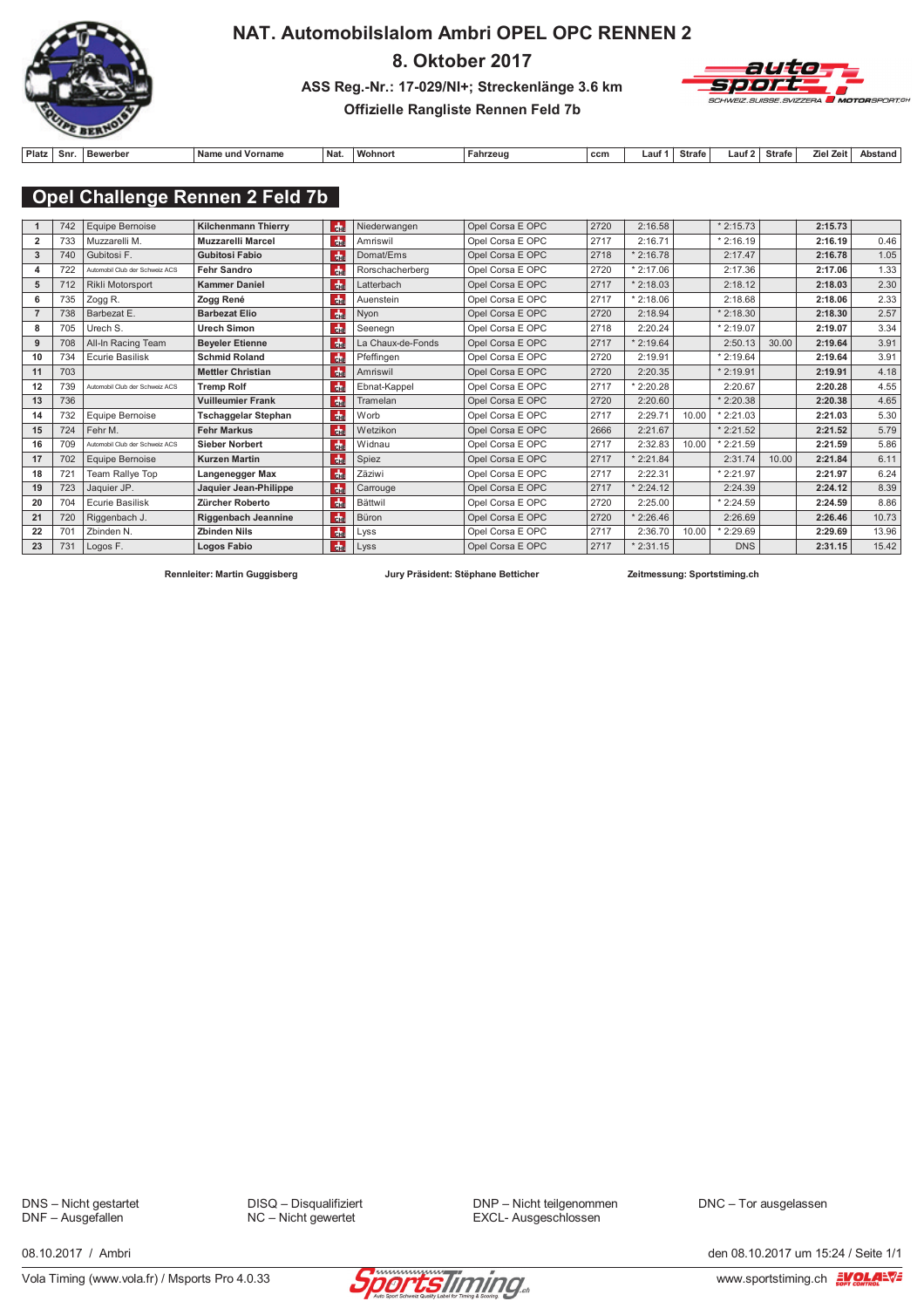

# **NAT Automobilslalom Ambri RENNEN** 8. Oktober 2017 ASS Reg.-Nr.: 17-029/NI+; Streckenlänge 3.6 km



### **Scratch (Gesamtklassement) NAT**

| Platz                   | Snr.            | Gr/KI              | <b>Bewerber</b>                                    | Name und Vorname                        | Nat.            | Wohnort                | Fahrzeug                       | ccm          | Lauf 1             | <b>Strafe</b> | Lauf 2                 | <b>Strafe</b> | Ziel Zeit          | <b>Abstand</b> |
|-------------------------|-----------------|--------------------|----------------------------------------------------|-----------------------------------------|-----------------|------------------------|--------------------------------|--------------|--------------------|---------------|------------------------|---------------|--------------------|----------------|
|                         |                 |                    |                                                    |                                         |                 |                        |                                |              |                    |               |                        |               |                    |                |
| $\mathbf{1}$            | $\overline{2}$  | E2SS-2000          | Racing Club Airbag                                 | <b>Egli Philip</b>                      | <b>de</b>       | Rombach                | Dallara F394 Opel Spiess       | 1998         | 1:50.56            |               | * 1:49.98              |               | 1:49.98            |                |
| $\overline{\mathbf{2}}$ | $\overline{4}$  | E2SS-2000          | Chablais Racing Team                               | <b>Maurer Marcel</b>                    | <b>de</b>       | Längenbühl             | Formel Renault                 | 2000         | 1:52.76            |               | * 1:50.11              |               | 1:50.11            | 0.13           |
| $\mathbf{3}$            | 3               | E2SS-2000          | Ecurie des Ordons                                  | <b>Salomon Jean-Marc</b>                | du.             | Courtedoux             | <b>Tatuus Master</b>           | 2000         | 1:56.10            |               | * 1:53.75              |               | 1:53.75            | 3.77           |
| 4                       | 606             | E1-1600            | <b>MB Motorsport Team</b>                          | <b>Bürki Martin</b>                     | du.             | Uetendorf              | VW MB Polo                     | 1600         | 2:00.33            |               | * 2:00.22              |               | 2:00.22            | 10.24          |
| ${\bf 5}$               | 592             | IS+3500            | Equipe Bernoise                                    | <b>Krieg Danny</b>                      | <b>de</b>       | Altendorf              | Porsche GT3 997 Cup            | 3600         | 2:02.11            |               | * 2:00.27              |               | 2:00.27            | 10.29          |
| 6                       | 657             | E1+3500            | Automobil Club der Schweiz ACS                     | <b>Mächler Albin</b>                    | $\frac{1}{2}$   | Wangen                 | BMW M2                         | 5064         | 2:01.90            |               | * 2:01.09              |               | 2:01.09            | 11.11          |
| $\overline{7}$          | 651             | E1+3500            | Automobil Club der Schweiz ACS                     | <b>Drack Patrick</b>                    | <b>de</b>       | Hausen                 | Porsche 911 GT3 Cup            | 4000         | 2:04.38            |               | $*2:01.14$             |               | 2:01.14            | 11.16          |
| 8                       | 594             | E1+3500            | Squadra Corse Quadrifoglio                         | Ceresa Fabrizio                         | du.             | Biasca                 | Porsche GT3 997 Cup            | 3800         | <b>DNC</b>         |               | * 2:01.46              |               | 2:01.46            | 11.48          |
| 9                       | 593             | IS+3500            | All-In Racing Team                                 | Neff Frédéric                           | <b>CHE</b>      | Moutier                | Porsche 996 Cup                | 3998         | 2:03.32            |               | * 2:01.69              |               | 2:01.69            | 11.71          |
| 10                      | 625             | E1-2000            | <b>RCU</b>                                         | <b>Niederer Peter</b>                   | $\frac{1}{2}$   | Güttingen              | Opel Kadett C                  | 1998         | 2:02.79            |               | * 2:02.07              |               | 2:02.07            | 12.09          |
| 11                      | 656             | $E1 + 3500$        | MB Motorsport Team                                 | Beiner Jürg                             | 肅               | Landquart              | <b>BMW M3 Schirmer</b>         | 4430         | <b>DNC</b>         |               | * 2:02.53              |               | 2:02.53            | 12.55          |
| 12                      | 658             | E1+3500            | Automobil Club der Schweiz ACS                     | <b>Koch Daniel</b>                      | do.             | Oberrüti               | Porsche 911 GT3 Cup            | 4000         | * 2:02.58          |               | 2:02.58                |               | 2:02.58            | 12.60          |
| 13                      | 561             | IS-2000            | <b>RCU</b>                                         | <b>Santonastaso Manuel</b>              | du.             | Müllheim Dorf          | BMW 320 E21                    | 1998         | *2:02.62           |               | 2:03.03                |               | 2:02.62            | 12.64          |
| 14                      | 626             | E1-2000            | Equipe Bernoise                                    | <b>Steiner Reto</b>                     | <b>CHE</b>      | Unteriberg             | Ford Escort RS2000             | 1968         | <b>DNC</b>         |               | * 2:03.28              |               | 2:03.28            | 13.30          |
| 15                      | 557             | IS-2000            | <b>MB Motorsport Team</b>                          | <b>Tschirky René</b>                    | <b>de</b>       | Mels                   | Opel Kadett C 16V              | 1998         | * 2:03.62          |               | 2:12.18                | 10.00         | 2:03.62            | 13.64          |
| 16                      | 624             | E1-2000            | Automobil Club der Schweiz ACS                     | <b>Flammer Patrick</b>                  | $\frac{1}{2}$   | Glarus                 | Suzuki Swift Evo 2000          | 1998         | 2:04.40            |               | * 2:03.66              |               | 2:03.66            | 13.68          |
| 17                      | 638             | E1-3000            | Autersa Racing Team                                | <b>Bürki Martin</b>                     | d.              | Rubigen                | BMW M33                        | 3000         | <b>DNC</b>         |               | * 2:03.84              |               | 2:03.84            | 13.86          |
| 18                      | 642             | E1-3500            | Squadra Corse Quadrifoglio                         | <b>Bertocchi Mario</b>                  | du.             | Melano                 | BMW E36                        | 3201         | 2:04.70            |               | * 2:03.92              |               | 2:03.92            | 13.94          |
| 19                      | 576             | IS-2500            | Motorsport Team Zentralschweiz                     | <b>Koch Josef</b>                       | d.              | Malters                | Opel Kadett C 16V              | 2485         | 2:05.31            |               | * 2:03.99              |               | 2:03.99            | 14.01          |
| 20                      | 560             | IS-2000            | <b>RCU</b>                                         | Ochsner Jürg                            | $\frac{1}{2}$   | Oberhallau             | Opel Kadett C                  | 1998         | 2:05.53            |               | * 2:04.00              |               | 2:04.00            | 14.02          |
| 21                      | 623             | E1-2000            | Squadra Corse Quadrifoglio                         | Darani Christian                        | $\frac{1}{2}$   | Mairengo               | Fiat X 1/9                     | 1987         | 2:14.87            | 10.00         | * 2:04.82              |               | 2:04.82            | 14.84          |
| 22                      | 575             | IS-2500            | W.M. Racing Car                                    | <b>Marty Roman</b>                      | das             | Unteriberg             | Opel Kadett C 16V              | 2486         | 2:05.38            |               | * 2:04.99              |               | 2:04.99            | 15.01          |
| 23                      | $6\phantom{1}6$ | E2SS-2000          | Ecurie des Ordons                                  | <b>Schmidt Henri</b>                    | 肅               | Porrentruy             | Formula Renault Epsilon Caparo | 2000         | * 2:05.02          |               | 2:22.07                | 10.00         | 2:05.02            | 15.04          |
| 24                      | 534             | Hi+3500            | Alain Pfefferlé                                    | Pfefferlé Alain                         | d.              | Arbaz                  | Porsche 935                    | 4192         | 2:09.07            |               | * 2:06.58              |               | 2:06.58            | 16.60          |
| 25                      | 622             | E1-2000            | Equipe Bernoise                                    | <b>Kammermann Thomas</b>                | da.             | Krauchthal             | <b>VW Golf KitCar</b>          | 2000         | 2:10.14            |               | * 2:06.76              |               | 2:06.76            | 16.78          |
| 26                      | 615             | E1-2000            | Roberto N.                                         | Roberto Nicola                          | d.              | Penthalaz              | Peugeot 205                    | 1998         | 2:08.44            |               | *2:06.86               |               | 2:06.86            | 16.88          |
| 27                      | 556             | IS-2000            | <b>MB Motorsport Team</b>                          | <b>Tschirky Kurt</b>                    | d.              | Azmoos                 | Opel Kadett C                  | 2000         | 2:08.44            |               | * 2:06.97              |               | 2:06.97            | 16.99          |
| 28                      | 515             | N/ISN/R1+2000      | Ecurie des Ordons                                  | <b>Picard Anthony</b>                   | du.             | Sonvilier              | Mitsubishi Lancer Evo X        | 3397         | 2:07.67            |               | * 2:07.22              |               | 2:07.22            | 17.24          |
| 29                      | 551             | IS-2000            | Racing Club Airbag                                 | <b>Eggertswyler Thierry</b>             | da.             | Plasselb               | Peugeot 405                    | 1998         | 2:09.29            |               | * 2:07.36              |               | 2:07.36            | 17.38          |
| 30                      | 562             | IS-2000            | Racing Club Airbag                                 | <b>Andrey Thomas</b>                    | <b>de</b>       | Plasselb               | Peugeot 405                    | 1998         | 2:17.46            | 10.00         | * 2:07.43              |               | 2:07.43            | 17.45          |
| 31                      | 573             | IS-2500            | ACFL Sport Team Liechtenstein                      | <b>Eberle Harry</b>                     | $\frac{1}{2}$   | <b>Buchs</b>           | Opel Kadett C                  | 2486         | 2:08.44            |               | * 2:07.50              |               | 2:07.50            | 17.52          |
| 32                      | 635             | E1-3000            | Squadra Corse Quadrifoglio                         | <b>Stacchi Mattia</b>                   | das             | Claro                  | BMW M3                         | 2500         | 2:09.19            |               | * 2:07.90              |               | 2:07.90            | 17.92          |
| 33                      | 605             | E1-1600            | Ecurie Biennoise                                   | Hängärtner Yves                         | 肅               | Gerolfingen            | <b>VW Polo</b>                 | 1598         | 2:09.51            |               | * 2:08.39              |               | 2:08.39            | 18.41          |
| 34                      | 547             | IS-1600            | Autersa Racing Team                                | <b>Burri Stephan</b>                    | <b>CHE</b>      | Milken                 | <b>VW Polo</b>                 | 1600         | 2:08.66            |               | $*2:08.48$             |               | 2:08.48            | 18.50          |
| 35                      | 652             | E1+3500            | Squadra Corse Quadrifoglio                         | <b>Cereghetti Aramis</b>                | da.             | Lopagno                | BMW M5 E34                     | 3535         | 2:09.32            |               | * 2:08.63              |               | 2:08.63            | 18.65          |
| 36                      | 574             | IS-2500            | Autersa Racing Team                                | <b>Zbinden Michael</b>                  | d.              | Wattenwil              | Opel Kadett C                  | 2486         | 2:09.55            |               | * 2:08.72              |               | 2:08.72            | 18.74          |
| 37                      | 617             | E1-2000            | Squadra Corse Quadrifoglio                         | <b>Tognacca Emanuele</b>                | Ida⊫            | <b>Brione Verzasca</b> | <b>VW Golf GLR</b>             | 1984         | * 2:08.82          |               | 2:09.30                |               | 2:08.82            | 18.84          |
| 38                      | 571             | IS-2500            | Saegesser Motorsport                               | <b>Burri Rolf</b>                       | 肅               | Ruswil                 | Opel Kadett C                  | 2486         | $*2:09.47$         |               | 2:09.83                |               | 2:09.47            | 19.49          |
| 39                      | 618             | E1-2000            | Autersa Racing Team                                | <b>Straubhaar Peter</b>                 | d.              | Uttigen                | VW Golf 1                      | 1997         | * 2:09.55          |               | <b>DNC</b>             |               | 2:09.55            | 19.57          |
| 40                      | 870             | RCC                | Racing Team Zaeziwil                               | <b>Wolf Denis</b>                       | da.             | Hünibach               | Renault Clio RS III Cup        | 1998         | * 2:09.57          |               | 2:09.77                |               | 2:09.57            | 19.59          |
| 41                      | 555             | IS-2000            | Ecurie des Ordons                                  | <b>Vallat Patrick</b>                   | $\frac{1}{2}$   | Bure                   | <b>VW Golf</b>                 | 1998         | 2:21.45            | 10.00         | * 2:09.83              |               | 2:09.83            | 19.85          |
| 42                      | 654             | E1+3500            | <b>MB Motorsport Team</b>                          | Mürner Pierre                           | <b>de</b>       | Reichenbach            | Porsche 997 GT3 Cup            | 3800         | 2:17.62            |               | * 2:10.58              |               | 2:10.58            | 20.60          |
| 43                      | 582             | IS-3500            | <b>RCU</b>                                         | Zenklusen Vanessa                       | 肅               | Steinach               | Subaru Impreza Type R JM       | 3397         | 2:12.09            |               | *2:10.68               |               | 2:10.68            | 20.70          |
| 44<br>45                | 554<br>637      | IS-2000<br>E1-3000 | Fantoni I.                                         | Fantoni Ivan                            | d.<br><b>de</b> | Gudo<br>Moutier        | VW Golf 18V<br>BMW M3          | 2000<br>2988 | 2:12.64<br>2:12.67 |               | * 2:11.35<br>* 2:11.36 |               | 2:11.35<br>2:11.36 | 21.37<br>21.38 |
| 46                      | 604             | E1-1600            | Racing Club Jurassien<br><b>MB Motorsport Team</b> | Joray Sébastien<br><b>Holzer Walter</b> | <b>die</b>      | Wachseldorn/Süderen    | Honda Civic                    | 1595         | 2:15.43            |               | * 2:11.49              |               | 2:11.49            | 21.51          |
| 47                      | 858             | <b>RCC</b>         | Equipe Bernoise                                    | <b>Krebs Philipp</b>                    | <b>de</b>       | Uetendorf              | Renault Clio RS III Cup        | 1998         | 2:23.10            | 10.00         | * 2:11.68              |               | 2:11.68            | 21.70          |
| 48                      | 529             | A/ISA/R2/R3+3000   | Racing Club Airbag                                 | <b>Halter Joe</b>                       | da.             | Ennetmoos              | Mitsubishi Lancer Evo VII      | 3395         | 2:13.10            |               | * 2:12.32              |               | 2:12.32            | 22.34          |
| 49                      | 613             | E1-2000            | <b>RCU</b>                                         | <b>Spiess Erwin</b>                     | du.             | Heiden                 | Renault Clio RS                | 1998         | 2:13.41            |               | * 2:12.52              |               | 2:12.52            | 22.54          |
| 50                      | 889             | <b>RCC</b>         | Equipe Bernoise                                    | <b>Gerber Meverick</b>                  | <b>d</b>        | Reutigen               | Renault Clio II Cup            | 1998         | 2:13.67            |               | * 2:12.84              |               | 2:12.84            | 22.86          |
| 51                      | 632             | E1-3000            | Autersa Racing Team                                | <b>Hirsig Christian</b>                 | <b>de</b>       | Thierachern            | <b>VW Polo</b>                 | 2346         | 2:15.28            |               | * 2:12.91              |               | 2:12.91            | 22.93          |
| 52                      | 881             | RCC                |                                                    | <b>Schnidrig Rene</b>                   |                 |                        | Renault Clio RS III Cup        | 1998         | 2:26.38            | 10.00         | $*2:12.94$             |               | 2:12.94            | 22.96          |
| 53                      | 880             | <b>RCC</b>         | Equipe Bernoise<br>Equipe Bernoise                 | <b>Beyeler Marc</b>                     | CHE<br>CHE      | Spiez<br>Neuenegg      | Renault Clio RS III Cup        | 1998         | 2:15.85            |               | * 2:12.99              |               | 2:12.99            | 23.01          |
| 54                      | 533             | Hi-3500            | S.H.R.T                                            | <b>Bührer Nicolas</b>                   | dhe             | Biel                   | BMW M1                         | 3497         | 2:13.23            |               | * 2:13.22              |               | 2:13.22            | 23.24          |
| 55                      | 636             | E1-3000            | Racing Club Airbag                                 | Leupi Mario                             | da.             | Emmenbrücke            | <b>BMW 328i</b>                | 2792         | 2:25.47            | 10.00         | $*2:13.49$             |               | 2:13.49            | 23.51          |
| 56                      | 872             | RCC                | Racing Team Zaeziwil                               | <b>Rohr Beat</b>                        | da              | Oberhofen              | Renault Clio RS III Cup        | 1998         | <b>DNC</b>         | 10.00         | * 2:13.62              |               | 2:13.62            | 23.64          |
| 57                      | $\overline{5}$  | E2SS-2000          | Racing Club Airbag                                 | <b>Neuhaus Thomas</b>                   | <b>CHE</b>      | Windisch               | <b>Tatuus Formel Renault</b>   | 1998         | 2:20.30            |               | * 2:13.87              |               | 2:13.87            | 23.89          |
| 58                      | 558             | IS-2000            | <b>RCU</b>                                         | <b>Wachter Markus</b>                   | die             | St. Margrethen         | Renault Clio Cup               | 1998         | 2:14.50            |               | $*2:14.35$             |               | 2:14.35            | 24.37          |
| 59                      | 572             | IS-2500            | Saegesser Motorsport                               | <b>Erni Pius</b>                        | $\frac{1}{2}$   | Freienbach             | Opel Kadett C                  | 2486         | 2:17.11            |               | $*2:14.54$             |               | 2:14.54            | 24.56          |
| 60                      | 621             | E1-2000            | Steiner F.                                         | <b>Steiner Fabian</b>                   | da.             | Wangen                 | VW Golf1 -16V                  | 1984         | 2:18.03            |               | $*2:14.67$             |               | 2:14.67            | 24.69          |
| 61                      | 616             | E1-2000            | MB Motorsport Team                                 | <b>Lauber Marcel</b>                    | da              | Kirchenthurnen         | VW Golf 1 16V                  | 1997         | 2:15.31            |               | * 2:14.89              |               | 2:14.89            | 24.91          |
| 62                      | 580             | IS-3500            | <b>TEam VWF</b>                                    | <b>Weber Damien</b>                     | die             | Yverdon                | <b>BMW 323i</b>                | 2990         | 2:16.67            |               | $*2:15.17$             |               | 2:15.17            | 25.19          |
| 63                      | 653             | E1+3500            | Ecurie Biennoise                                   | <b>Bieri Herbert</b>                    | $\frac{1}{2}$   | Kehrsatz               | BMW 135i Racing Dähler 1M      | 5064         | 2:19.50            | 10.00         | $*2:15.38$             |               | 2:15.38            | 25.40          |
| 64                      | 742             | OPC                | Equipe Bernoise                                    | Kilchenmann Thierry                     | dh.             | Niederwangen           | Opel Corsa E OPC               | 2720         | 2:16.80            |               | * 2:16.27              |               | 2:16.27            | 26.29          |
| 65                      | 722             | OPC                | Automobil Club der Schweiz ACS                     | <b>Fehr Sandro</b>                      | das             | Rorschacherberg        | Opel Corsa E OPC               | 2720         | 2:16.58            |               | * 2:16.29              |               | 2:16.29            | 26.31          |
| 66                      | 863             | RCC                | Rikli Motorsport                                   | Zbinden Stephan                         | $th$            | Zollikofen             | Renault Clio RS III Cup        | 1998         | $*2:16.49$         |               | <b>DNC</b>             |               | 2:16.49            | 26.51          |
| 67                      | 740             | OPC                | Gubitosi F.                                        | <b>Gubitosi Fabio</b>                   | <b>CHE</b>      | Domat/Ems              | Opel Corsa E OPC               | 2718         | 2:18.51            |               | $*2:16.83$             |               | 2:16.83            | 26.85          |
| 68                      | 733             | OPC                | Muzzarelli M.                                      | <b>Muzzarelli Marcel</b>                | die             | Amriswil               | Opel Corsa E OPC               | 2717         | 2:17.51            |               | *2:16.91               |               | 2:16.91            | 26.93          |
| 69                      | 712             | <b>OPC</b>         | Rikli Motorsport                                   | <b>Kammer Daniel</b>                    | <b>do</b>       | Latterbach             | Opel Corsa E OPC               | 2717         | 2:18.33            |               | $*2:17.74$             |               | 2:17.74            | 27.76          |
| 70                      | 525             | A/ISA/R2/R3-3000   | Equipe Bernoise                                    | <b>Christen Heinz</b>                   | da.             | Grünenmatt             | Abarth 500                     | 2326         | * 2:17.97          |               | 2:30.27                | 10.00         | 2:17.97            | 27.99          |
| 71                      | 739             | OPC                | Automobil Club der Schweiz ACS                     | <b>Tremp Rolf</b>                       | due             | Ebnat-Kappel           | Opel Corsa E OPC               | 2717         | $*2:18.48$         |               | 2:20.68                |               | 2:18.48            | 28.50          |
| 72                      | 734             | OPC                | Ecurie Basilisk                                    | <b>Schmid Roland</b>                    | die             | Pfeffingen             | Opel Corsa E OPC               | 2720         | * 2:18.69          |               | 2:19.88                |               | 2:18.69            | 28.71          |
| 73                      | 546             | IS-1600            | <b>WM Racing Car</b>                               | <b>Hüppi Thomas</b>                     | $\frac{1}{2}$   | Pfäffikon              | VW Golf 1                      | 1599         | 2:19.15            |               | $*2:18.77$             |               | 2:18.77            | 28.79          |
| 74                      | 603             | E1-1600            | <b>MB Motorsport Team</b>                          | <b>Gfeller Heinz</b>                    | dh.             | Noflen                 | Ford Fiesta ST                 | 1596         | 2:20.62            |               | * 2:18.77              |               | 2:18.77            | 28.79          |
| 75                      | 738             | OPC                | Barbezat E.                                        | <b>Barbezat Elio</b>                    | <b>do</b>       | Nyon                   | Opel Corsa E OPC               | 2720         | $*2:18.78$         |               | 2:18.87                |               | 2:18.78            | 28.80          |
| 76                      | 732             | OPC                | Equipe Bernoise                                    | <b>Tschaggelar Stephan</b>              | die             | Worb                   | Opel Corsa E OPC               | 2717         | 2:19.07            |               | * 2:18.94              |               | 2:18.94            | 28.96          |
| 77                      | 552             | IS-2000            | Scherrer R.                                        | <b>Scherrer Ruth</b>                    | <b>True</b>     | Lachen                 | <b>BMW 318is</b>               | 1796         | 2:20.29            |               | $*2:19.05$             |               | 2:19.05            | 29.07          |

DNS – Nicht gestartet<br>DNF – Ausgefallen

DISQ - Disqualifiziert NC - Nicht gewertet

DNP - Nicht teilgenommen EXCL- Ausgeschlossen

DNC - Tor ausgelassen

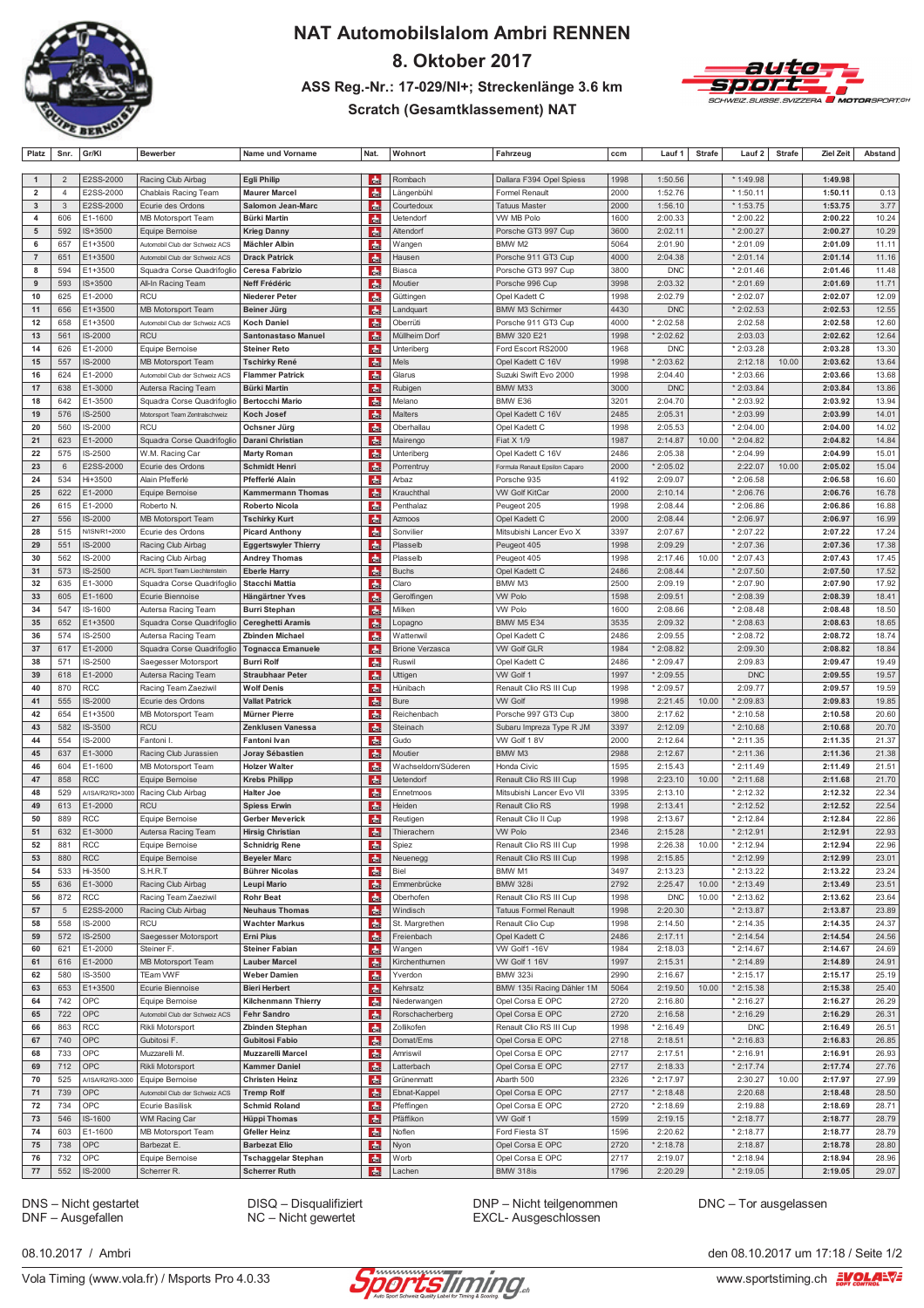

### NAT Automobilslalom Ambri RENNEN 8. Oktober 2017 ASS Reg.-Nr.: 17-029/NI+; Streckenlänge 3.6 km **Scratch (Gesamtklassement) NAT**



| Platz | Snr. | Gr/KI            | <b>Bewerber</b>                | Name und Vorname            | Nat.          | Wohnort            | Fahrzeug                 | ccm  | Lauf 1      | <b>Strafe</b> | Lauf 2                 | <b>Strafe</b> | <b>Ziel Zeit</b> | Abstand |
|-------|------|------------------|--------------------------------|-----------------------------|---------------|--------------------|--------------------------|------|-------------|---------------|------------------------|---------------|------------------|---------|
|       |      |                  |                                |                             |               |                    |                          |      |             |               |                        |               |                  |         |
| 78    | 544  | IS-1600          | Hüppi M.                       | Hüppi Michael               | <b>do</b>     | Alpthal            | Citroen Saxo             | 1587 | 2:21.72     |               | * 2:19.39              |               | 2:19.39          | 29.41   |
| 79    | 703  | OPC              |                                | <b>Mettler Christian</b>    | do.           | Amriswil           | Opel Corsa E OPC         | 2720 | $*2:19.40$  |               | 2:19.66                |               | 2:19.40          | 29.42   |
| 80    | 866  | <b>RCC</b>       | Automobil Club der Schweiz ACS | <b>Sigrist Hans</b>         | $\frac{1}{2}$ | Rafz               | Renault Clio II Cup      | 1998 | 2:22.00     |               | * 2:19.57              |               | 2:19.57          | 29.59   |
| 81    | 735  | OPC              | Zogg R.                        | Zogg René                   | <b>do</b>     | Auenstein          | Opel Corsa E OPC         | 2717 | $*2:19.88$  |               | 2:20.36                |               | 2:19.88          | 29.90   |
| 82    | 705  | OPC              | Urech S                        | <b>Urech Simon</b>          | <b>das</b>    | Seenegn            | Opel Corsa E OPC         | 2718 | 2:19.97     |               | $*2:19.95$             |               | 2:19.95          | 29.97   |
| 83    | 708  | OPC              | All-In Racing Team             | <b>Beyeler Etienne</b>      | <b>dhe</b>    | La Chaux-de-Fonds  | Opel Corsa E OPC         | 2717 | $*2:20.15$  |               | 2:20.61                |               | 2:20.15          | 30.17   |
| 84    | 526  | A/ISA/R2/R3-3000 | Team Rallye Top                | <b>Wyssen Beat</b>          | <b>de</b>     | Spiez              | Abarth R3T               | 2326 | * 2:20.19   |               | 2:31.79                | 10.00         | 2:20.19          | 30.21   |
| 85    | 710  | OPC              | Lugano Racing Team             | Albertalli Benjiamin        | <b>do</b>     | Mendrisio          | Opel Corsa E OPC         | 2717 | $*2:20.21$  |               | 2:21.16                |               | 2:20.21          | 30.23   |
| 86    | 505  | SuperS-2000      | MB Motorsport Team             | <b>Sattler Sven</b>         | da.           | Mettmenstetten     | Honda Integra Type-R     | 1798 | 2:22.50     |               | $*2:20.87$             |               | 2:20.87          | 30.89   |
| 87    | 633  | E1-3000          | Equipe Bernoise                | <b>Epp Martin</b>           | da.           | Altdorf            | BMW E30                  | 2493 | 2:28.13     |               | $*2:20.93$             |               | 2:20.93          | 30.95   |
| 88    | 702  | <b>OPC</b>       | Equipe Bernoise                | <b>Kurzen Martin</b>        | $th$          | Spiez              | Opel Corsa E OPC         | 2717 | 2:21.98     |               | $*2:20.94$             |               | 2:20.94          | 30.96   |
| 89    | 581  | IS-3500          | Equipe Bernoise                | <b>Marte Marco</b>          | do.           | Märstetten         | BMW M3                   | 2989 | <b>DNC</b>  |               | $*2:21.10$             |               | 2:21.10          | 31.12   |
| 90    | 532  | Hi-2000          | S.H.R.T                        | <b>Pauli Walter</b>         | <b>do</b>     | Murten             | Alpine A110              | 1296 | $*2:21.23$  |               | <b>DNC</b>             |               | 2:21.23          | 31.25   |
| 91    | 721  | OPC              | Team Rallye Top                | Langenegger Max             | de            | Zäziwi             | Opel Corsa E OPC         | 2717 | 2:22.18     |               | $\overline{1}$ 2:21.66 |               | 2:21.66          | 31.68   |
| 92    | 501  | SuperS-2000      | <b>RCU</b>                     | <b>Eisenbart Peter</b>      | <b>do</b>     | Jonschwil          | Honda Integra Type-R     | 1798 | 2:24.92     |               | $*2:22.07$             |               | 2:22.07          | 32.09   |
| 93    | 736  | OPC              |                                | <b>Vuilleumier Frank</b>    | <b>do</b>     | Tramelan           | Opel Corsa E OPC         | 2720 | 2:22.54     |               | * 2:22.36              |               | 2:22.36          | 32.38   |
| 94    | 709  | OPC              | Automobil Club der Schweiz ACS | <b>Sieber Norbert</b>       | $\frac{1}{2}$ | Widnau             | Opel Corsa E OPC         | 2717 | 2:22.85     |               | * 2:22.62              |               | 2:22.62          | 32.64   |
| 95    | 724  | OPC              | Fehr M                         | <b>Fehr Markus</b>          | <b>de</b>     | Wetzikon           | Opel Corsa E OPC         | 2666 | 2:22.79     |               | * 2:22.69              |               | 2:22.69          | 32.71   |
| 96    | 723  | OPC              | Jaquier JP.                    | Jaquier Jean-Philippe       | $\frac{1}{2}$ | Carrouge           | Opel Corsa E OPC         | 2717 | 2:23.48     |               | * 2:23.26              |               | 2:23.26          | 33.28   |
| 97    | 521  | A/ISA/R2/R3-2000 | <b>RCU</b>                     | <b>Wäckerlig Marco</b>      | <b>do</b>     | Stein AR           | Citroen C2               | 1587 | 2:24.67     |               | $*2:23.27$             |               | 2:23.27          | 33.29   |
| 98    | 704  | OPC              | <b>Ecurie Basilisk</b>         | Zürcher Roberto             | <b>de</b>     | Bättwil            | Opel Corsa E OPC         | 2720 | $*2:24.22$  |               | 2:25.19                |               | 2:24.22          | 34.24   |
| 99    | 512  | N/ISN/R1-2000    | Roos O                         | Roos Oleg                   | $\frac{1}{2}$ | Coldrerio          | Peugeot 106 S16          | 1587 | 2:36.91     | 10.00         | $*2:25.19$             |               | 2:25.19          | 35.21   |
| 100   | 528  | A/ISA/R2/R3-3000 | Equipe Bernoise                | <b>Garovi Martina</b>       | dh.           | Sachseln           | Abarth R3T               | 2377 | 2:28.65     |               | $*2:26.08$             |               | 2:26.08          | 36.10   |
| 101   | 527  | A/ISA/R2/R3-3000 | Team Rallye Top                | Riesen Bruno                | <b>de</b>     | Oberbütschel       | Abarth 3RT               | 2326 | 2:28.74     |               | * 2:26.08              |               | 2:26.08          | 36.10   |
| 102   | 731  | OPC              | Logos F.                       | <b>Logos Fabio</b>          | <b>do</b>     | Lyss               | Opel Corsa E OPC         | 2717 | $*2:26.24$  |               | 2:26.27                |               | 2:26.24          | 36.26   |
| 103   | 543  | IS-1600          | <b>RCU</b>                     | <b>Bonsera Michel</b>       | <b>do</b>     | Oberhallau         | Peugeot 106 GTi          | 1587 | * 2:26.36   |               | 2:30.26                |               | 2:26.36          | 36.38   |
| 104   | 504  | SuperS-2000      | Ecurie Performance             | <b>Cretegny Jean-Romain</b> | <b>das</b>    | Romanel sur Morges | Renault Clio             | 1998 | 2:27.01     |               | $*2:26.79$             |               | 2:26.79          | 36.81   |
| 105   | 631  | E1-3000          | Automobil Club der Schweiz ACS | <b>Hitz Roger</b>           | <b>do</b>     | Berikon            | Mini Cooper S Kompressor | 2717 | 2:29.70     |               | * 2:26.79              |               | 2:26.79          | 36.81   |
| 106   | 720  | OPC              | Riggenbach J.                  | Riggenbach Jeannine         | da.           | Büron              | Opel Corsa E OPC         | 2720 | 2:29.00     |               | $*2:27.66$             |               | 2:27.66          | 37.68   |
| 107   | 602  | E1-1600          | Automobil Club der Schweiz ACS | Prisi Yannik                | da.           | Hünibach           | Peugeot 106 GTI          | 1587 | $*2:28.30$  |               | 2:37.54                | 10.00         | 2:28.30          | 38.32   |
| 108   | 511  | N/ISN/R1-2000    | Equipe Bernoise                | <b>Walther Thomas</b>       | <b>de</b>     | Kräiligen          | Citroën Saxo             | 1587 | 2:28.96     |               | $*2:28.62$             |               | 2:28.62          | 38.64   |
| 109   | 502  | SuperS-2000      | <b>MB Motorsport Team</b>      | <b>Aebi Marcel</b>          | <b>do</b>     | Wil                | Nissan Sunny             | 1997 | 2:32.00     |               | $*2:29.38$             |               | 2:29.38          | 39.40   |
| 110   | 706  | OPC              |                                | <b>Vuilleumier Kevin</b>    | <b>das</b>    | Tramelan           | Opel Corsa E OPC         | 2720 | 2:34.32     |               | * 2:29.97              |               | 2:29.97          | 39.99   |
| 111   | 522  | A/ISA/R2/R3-2000 | MB Motorsport Team             | <b>Spring Andreas</b>       | <b>de</b>     | Mamishaus          | BMW 318IS-E36            | 1795 | 2:30.00     |               | <b>DNC</b>             |               | 2:30.00          | 40.02   |
| 112   | 701  | <b>OPC</b>       |                                | <b>Zbinden Nils</b>         | <b>do</b>     | Lyss               | Opel Corsa E OPC         | 2717 | 2:30.88     |               | $*2:30.43$             |               | 2:30.43          | 40.45   |
| 113   | 503  | SuperS-2000      | <b>RCU</b>                     | Kuhn Oski                   | <b>das</b>    | Zürich             | Honda Integra Type-R     | 1778 | 2:33.06     |               | $*2:31.47$             |               | 2:31.47          | 41.49   |
| 114   | 614  | E1-2000          | Equipe Bernoise                | <b>Gerig Marcel</b>         | <b>do</b>     | Silenen            | <b>BMW 318is</b>         | 1800 | <b>DNF</b>  |               | $*2:32.37$             |               | 2:32.37          | 42.39   |
| 115   | 523  | A/ISA/R2/R3-2000 | <b>RCU</b>                     | <b>Wäckerlig Peter</b>      | <b>de</b>     | Winterthur         | Renault Clio Sport       | 1998 | 2:37.50     |               | $*2:33.83$             |               | 2:33.83          | 43.85   |
| 116   | 619  | E1-2000          | Molteni L                      | <b>Molteni Lorenzo</b>      | do.           | Novazzano          | Opel Kadetgt E GSI       | 2000 | 2:43.41     |               | $*2:38.02$             |               | 2:38.02          | 48.04   |
| 117   | 611  | E1-2000          | Neuhaus P.                     | <b>Neuhaus Peter</b>        | <b>do</b>     | Windisch           | Ford Fiesta ST           | 1998 | 2:43.66     |               | $*2:43.17$             |               | 2:43.17          | 53.19   |
| 118   | 542  | IS-1600          |                                | <b>Diehl Daniel</b>         | <b>de</b>     | Rüschegg           | Toyota Corolla AE92      | 1587 | 2:44.44     |               | $*2:43.46$             |               | 2:43.46          | 53.48   |
|       | 513  | N/ISN/R1-2000    | Ecurie des Ordons              | <b>Salomon Quentin</b>      | <b>do</b>     | Fregiecourt        | Peugeot 106              | 1587 | <b>DNS</b>  |               | <b>DNS</b>             |               |                  |         |
|       | 531  | GT-2000          | Nespoli F                      | <b>Nespoli Franco</b>       | <b>do</b>     | Bedano             | Lotus Elise Cup R        | 1800 | <b>EXCL</b> |               | <b>EXCL</b>            |               |                  |         |
|       | 553  | IS-2000          | Racing Club Airbag             | Kuhn Sergio                 | do.           | Illnau             | Peugeot 206 RC           | 2000 | <b>DNF</b>  |               | <b>DNS</b>             |               |                  |         |
|       | 559  | IS-2000          | <b>MB Motorsport Team</b>      | <b>Ruesch Thomas</b>        | $\frac{1}{2}$ | Kölliken           | Renault Clio Cup         | 2000 | <b>DNS</b>  |               | <b>DNS</b>             |               |                  |         |
|       | 641  | E1-3500          | Automobil Club der Schweiz ACS | <b>Beck Roland</b>          | $\frac{1}{2}$ | Uhwiesen           | <b>BMW E30 GTR</b>       | 3498 | <b>DNS</b>  |               | <b>DNS</b>             |               |                  |         |
|       | 655  | $E1 + 3500$      | <b>MB Motorsport Team</b>      | <b>Tarnutzer Koni</b>       | <b>do</b>     | Grüsch             | Mitsubishi Lancer Evo VI | 3910 | <b>DNS</b>  |               | <b>DNS</b>             |               |                  |         |

Rennleiter: Martin Guggisberg

Jury Präsident: Stëphane Betticher

Zeitmessung: Sportstiming.ch

DNS - Nicht gestartet<br>DNF - Ausgefallen

DISQ - Disqualifiziert NC - Nicht gewertet

DNP - Nicht teilgenommen EXCL- Ausgeschlossen

DNC - Tor ausgelassen



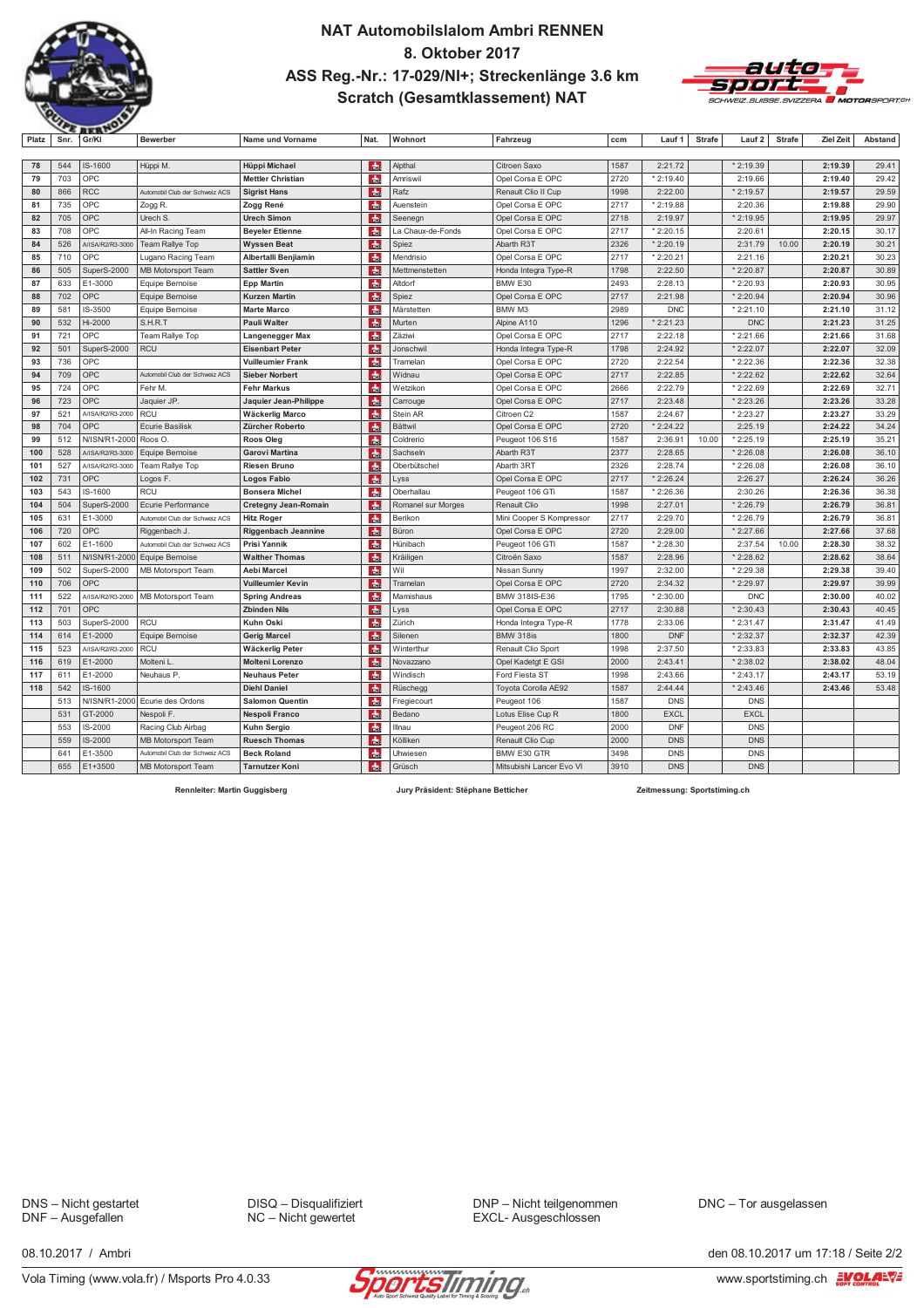

# **NAT Automobilslalom Ambri TRAINING**

8. Oktober 2017



ASS Reg.-Nr.: 17-029/NI+; Streckenlänge 3.6 km Rangliste Feld 5 und 8 TRAINING

| Platz | Snr. | Bewerber | und Vorname<br>∵Nam⊾ | ี Naเ | $\cdots$<br>Wohnor | Fahrzeug | ccn | . auf | Strafe | ∟aut ' | <b>Strafe</b> | $\mathbf{z}$<br>Zeit | Abstand |
|-------|------|----------|----------------------|-------|--------------------|----------|-----|-------|--------|--------|---------------|----------------------|---------|

### Kategorie Super Serie Klasse bis 2000 ccm

|                 | 505   MB Motorsport Team | <b>Sattler Sven</b>    | Mettmenstetten     | Honda Integra Type-R | 1798 | 2:22.55    | $*2:20.64$ | 2:20.64 |       |
|-----------------|--------------------------|------------------------|--------------------|----------------------|------|------------|------------|---------|-------|
| 50 <sup>2</sup> | l RCU                    | <b>Eisenbart Peter</b> | Jonschwil          | Honda Integra Type-R | 1798 | 2:24.04    | $*2:23.94$ | 2:23.94 | 3.30  |
| 504             | Ecurie Performance       | Cretegny Jean-Romain   | Romanel sur Morges | Renault Clio         | 1998 | 2:28.36    | $*2:25.68$ | 2:25.68 | 5.04  |
| 503             | l RCU                    | Kuhn Oski              | Zürich             | Honda Integra Type-R | 1778 | $*2:33.82$ | 2:34.66    | 2:33.82 | 13.18 |
| 502             | MB Motorsport Team       | Aebi Marcel            | Wil                | Nissan Sunny         | 1997 | 2:38.92    | $*2:36.07$ | 2:36.07 | 15.43 |

### Kategorie N/ISN/R1 Klasse bis 2000 ccm

| 511 | . Equipe Bernoise | <b>Walther Thomas</b> | <sup>'</sup> Kräiligen | Citroën Saxo    | 1587 | $*2:25.64$ | 2:34.95    | 2:25.64 |       |
|-----|-------------------|-----------------------|------------------------|-----------------|------|------------|------------|---------|-------|
| FAD | 'Roos C.          | <b>Roos Oleg</b>      | Coldrerio              | Peugeot 106 S16 | 1587 | 2:32.83    | $*2:30.73$ | 2:30.73 | 5.09  |
| F A | Ecurie des Ordons | Salomon Quentin       | Fregiecourt            | Peugeot 106     | 1587 | $*2:41.02$ | <b>DNS</b> | 2:41.02 | 15.38 |

### Kategorie N/ISN/R1 über 2000 ccm

| 515 | Ordons | Anthony | <b>SUINING.</b> | Mitsubish.<br>∟ance<br>≡v∪ z | 3397 | $\sim$ $\sim$ | 2:06.92 | 2:06.92 |  |
|-----|--------|---------|-----------------|------------------------------|------|---------------|---------|---------|--|
|     |        |         |                 |                              |      |               |         |         |  |

### Kategorie A/ISA/R2/R3 Klasse bis 2000 ccm

| $52^{\circ}$ | <sup>I</sup> RCU        | Wäckerlig Marco       | <b>Tair</b> | Stein AR   | Citroen C2                | 1587 | 2:23.87 | $*2:20.61$ | 2:20.61 |       |
|--------------|-------------------------|-----------------------|-------------|------------|---------------------------|------|---------|------------|---------|-------|
| 523          | <b>RCU</b>              | l Wäckerlig Peter     |             | Vinterthur | <b>Renault Clio Sport</b> | 1998 | 2:37.15 | $*2:34.29$ | 2:34.29 | 13.68 |
| 522          | ' MB<br>Motorsport Team | <b>Spring Andreas</b> |             | Mamishaus  | <b>BMW 318IS-E36</b>      | 1795 | 2:43.21 | $*2:38.39$ | 2:38.39 | 17.78 |

### Kategorie A/ISA/R2/R3 Klasse2001 bis 3000 ccm

| 525 | Equipe Bernoise | Christen Heinz      | l Grünenmatt | Abarth 500           | 2326 | 2:18.36    | $*2:15.71$ | 2:15.71 |       |
|-----|-----------------|---------------------|--------------|----------------------|------|------------|------------|---------|-------|
| 526 | Team Rallve Top | Wyssen Beat         | Spiez        | Abarth R3T           | 2326 | $*2:19.06$ | 2:19.77    | 2:19.06 | 3.35  |
| 528 | Equipe Bernoise | Garovi Martina      | Sachseln     | Abarth Abarth 3 RT   | 2377 | 2:31.17    | $*2:27.36$ | 2:27.36 | 11.65 |
| 527 | Team Rallve Top | <b>Riesen Bruno</b> | Oberbütschel | l Abarth Abarth 3 RT | 2326 | 2:29.52    | $*2:27.79$ | 2:27.79 | 12.08 |

|     |                    | Kategorie A/ISA/R2/R3 Klasse über 3000 ccm   |                         |                           |      |         |             |         |
|-----|--------------------|----------------------------------------------|-------------------------|---------------------------|------|---------|-------------|---------|
| 529 | Racing Club Airbag | <b>Halter Joe</b>                            | dhe<br>Ennetmoos        | Mitsubishi Lancer Evo VII | 3395 | 2:14.67 | $*2:13.27$  | 2:13.27 |
|     |                    |                                              |                         |                           |      |         |             |         |
|     |                    |                                              |                         |                           |      |         |             |         |
|     |                    | Kategorie Grand Tourismo Klasse bis 2000 ccm |                         |                           |      |         |             |         |
|     |                    |                                              |                         |                           |      |         |             |         |
| 531 | Nespoli F.         | <b>Nespoli Franco</b>                        | <b>de</b><br>Bedano     | Lotus Elise Cup R         | 1800 | 2:14.92 | $*2:14.31$  | 2:14.31 |
|     |                    |                                              |                         |                           |      |         |             |         |
|     |                    |                                              |                         |                           |      |         |             |         |
|     |                    | Kategorie Historisch Klasse bis 2000 ccm     |                         |                           |      |         |             |         |
|     |                    |                                              |                         |                           |      |         |             |         |
| 532 | S.H.R.T            | <b>Pauli Walter</b>                          | de<br>Murten            | Alpine A110               | 1296 | 2:25.91 | $*2:23.99$  | 2:23.99 |
|     |                    |                                              |                         |                           |      |         |             |         |
|     |                    |                                              |                         |                           |      |         |             |         |
|     |                    | Kategorie Historisch 2001 bis 3500 ccm       |                         |                           |      |         |             |         |
|     |                    |                                              |                         |                           |      |         |             |         |
| 533 | S.H.R.T            | <b>Bührer Nicolas</b>                        | dm <sub>E</sub><br>Biel | <b>BMW M1</b>             | 3497 | 2:15.89 | $*2:14.39$  | 2:14.39 |
|     |                    |                                              |                         |                           |      |         |             |         |
|     |                    |                                              |                         |                           |      |         |             |         |
|     |                    | Kategorie Historische über 3500 ccm          |                         |                           |      |         |             |         |
|     |                    |                                              |                         |                           |      |         |             |         |
|     |                    | Pfefferlé Alain                              | $\frac{1}{2}$ Arhaz     | Porsche 935               | 4192 | 2.1014  | $*$ 2.06.56 | 2.06.56 |

DNS - Nicht gestartet<br>DNF - Ausgefallen DISQ - Disqualifiziert DNP - Nicht teilgenommen DNC - Tor ausgelassen  $NC -$  Nicht gewertet EXCL- Ausgeschlossen





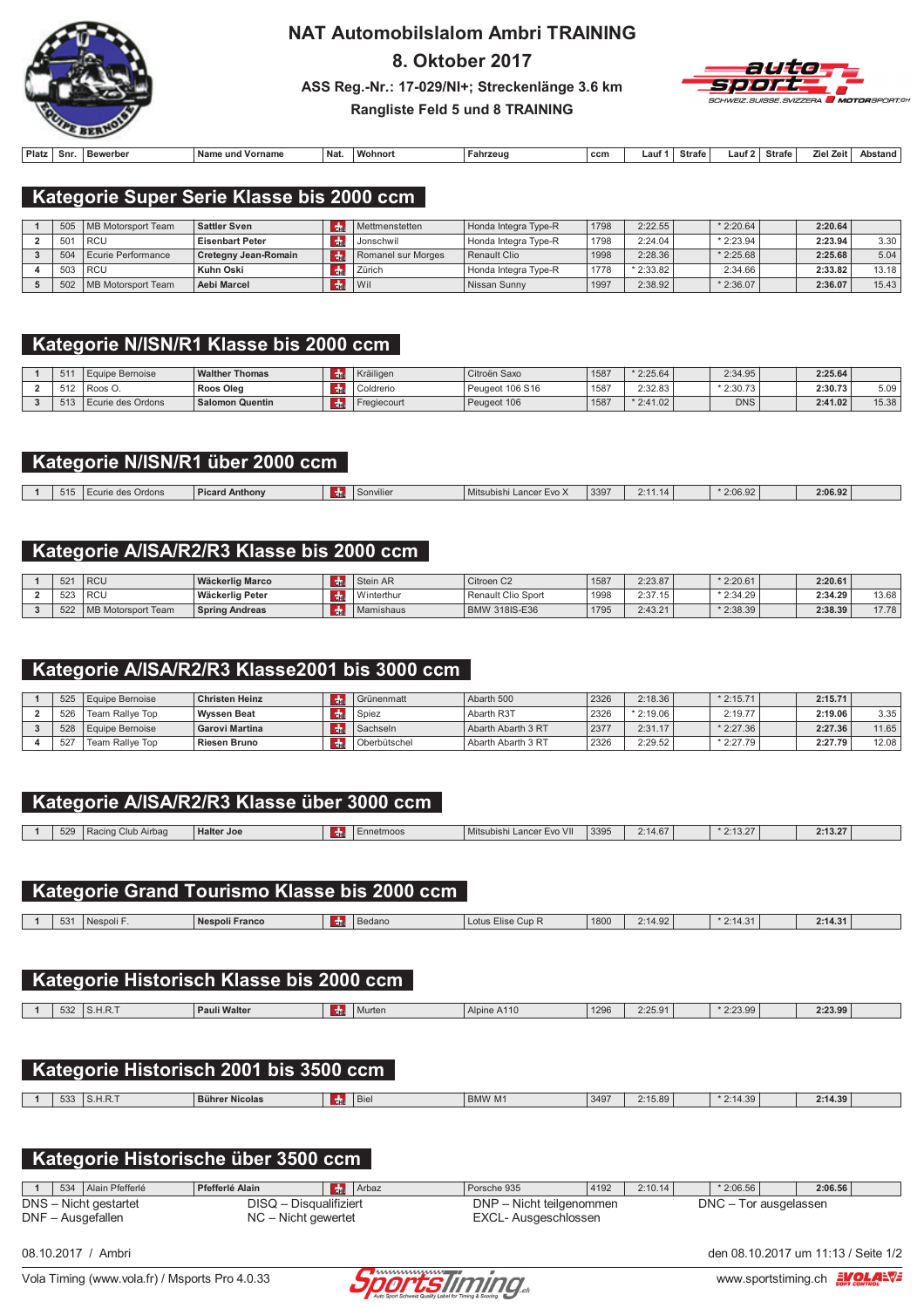

### **NAT Automobilslalom Ambri TRAINING** 8. Oktober 2017 ASS Reg.-Nr.: 17-029/NI+; Streckenlänge 3.6 km **Rangliste Feld 5 und 8 TRAINING**



|       |     | --------- |                        |            |                    |          |     |      |        |     |        |              |         |
|-------|-----|-----------|------------------------|------------|--------------------|----------|-----|------|--------|-----|--------|--------------|---------|
| Platz | Snr | Bewerber  | Namo<br>Vorname<br>und | <b>Nat</b> | $\cdots$<br>Wohnor | Fahrzeug | ccm | _aut | Strafe | aut | Strafe | Zeit<br>Ziel | Abstand |

### Kategorie Inter Swiss bis 1600 ccm

| 547 | Autersa Racing Team | Burri Stephan         | Milken     | <b>VW Polo</b>      | 1600 | $*2:17.89$ | <b>DNS</b> | 2:17.89 |       |
|-----|---------------------|-----------------------|------------|---------------------|------|------------|------------|---------|-------|
| 546 | I WM Racing Car     | Hüppi Thomas          | Pfäffikon  | VW Golf 1           | 1599 | $*2:21.17$ | <b>DNS</b> | 2:21.17 | 3.28  |
| 544 | Hüppi M.            | Hüppi Michael         | Alpthal    | Citroen Saxo        | 1587 | 2:26.94    | $*2:23.09$ | 2:23.09 | 5.20  |
| 543 | l RCU               | <b>Bonsera Michel</b> | Oberhallau | Peugeot 106 GTi     | 1587 | 2:32.51    | $*2:28.29$ | 2:28.29 | 10.40 |
|     | $542$ Diehl D.      | <b>Diehl Daniel</b>   | Rüschegg   | Tovota Corolla AE92 | 1587 | 2:52.08    | $*2:46.69$ | 2:46.69 | 28.80 |

## Kategorie Inter Swiss Klasse 1601 bis 2000 ccm

|    | 56' | <b>RCU</b>         | <b>Santonastaso Manuel</b>  | l dhe          | Müllheim Dorf  | <b>BMW WTCC</b>   | 1998 | $*2:02.58$ | 2:03.62    | 2:02.58 |       |
|----|-----|--------------------|-----------------------------|----------------|----------------|-------------------|------|------------|------------|---------|-------|
|    | 557 | MB Motorsport Team | Tschirky René               | du             | Mels           | Opel Kadett C 16V | 1998 | 2:05.30    | $*2:03.92$ | 2:03.92 | 1.34  |
|    | 560 | <b>RCU</b>         | Ochsner Jürg                | l de           | Oberhallau     | Opel Kadett C     | 1998 | 2:04.76    | $*2:04.63$ | 2:04.63 | 2.05  |
|    | 562 | Racing Club Airbag | <b>Andrey Thomas</b>        | <b>R</b>       | Plasselb       | Peugeot 405       | 1998 | 2:09.62    | $*2:07.56$ | 2:07.56 | 4.98  |
|    | 55' | Racing Club Airbag | <b>Eggertswyler Thierry</b> | l du           | Plasselb       | Peugeot 405       | 1998 | 2:11.42    | $*2:09.25$ | 2:09.25 | 6.67  |
| 6  | 556 | MB Motorsport Team | <b>Tschirky Kurt</b>        | $\frac{1}{2}$  | Azmoos         | Opel Kadett C     | 2000 | 2:13.12    | $*2:11.00$ | 2:11.00 | 8.42  |
|    | 555 | Ecurie des Ordons  | <b>Vallat Patrick</b>       | <b>do</b>      | Bure           | <b>VW Golf</b>    | 1998 | 2:13.95    | $*2:12.64$ | 2:12.64 | 10.06 |
| 8  | 558 | <b>RCU</b>         | <b>Wachter Markus</b>       | $\frac{1}{2}$  | St. Margrethen | Renault Clio Cup  | 1998 | $*2:12.80$ | 2:13.70    | 2:12.80 | 10.22 |
|    | 554 | Fantoni I.         | <b>Fantoni Ivan</b>         | l da⊪          | Gudo           | VW Golf 18V       | 2000 | 2:13.26    | $*2:12.94$ | 2:12.94 | 10.36 |
| 10 | 559 | MB Motorsport Team | <b>Ruesch Thomas</b>        | m <sub>1</sub> | Kölliken       | Renault Clio Cup  | 2000 | 2:15.17    | $*2:14.30$ | 2:14.30 | 11.72 |
|    | 553 | Racing Club Airbag | <b>Kuhn Sergio</b>          | $cm$           | Illnau         | Peugeot 206 RC    | 2000 | 2:16.67    | $*2:15.37$ | 2:15.37 | 12.79 |
| 12 | 552 | Scherrer R.        | <b>Scherrer Ruth</b>        | $cm$           | Lachen         | <b>BMW 318is</b>  | 1796 | 2:20.15    | $*2:18.60$ | 2:18.60 | 16.02 |

### Kategorie Inter Swiss Klasse 2001 bis 2500 ccm

| 576 | Motorsport Team Zentralschweiz | Koch Josef             | Malters    | Opel Kadett C 16V | 2485 | 2:06.77    | $*2:04.12$ | 2:04.12 |       |
|-----|--------------------------------|------------------------|------------|-------------------|------|------------|------------|---------|-------|
| 575 | W.M. Racing Car                | Marty Roman            | Unteribera | Opel Kadett C 16V | 2486 | $*2:05.74$ | 2:06.79    | 2:05.74 | 1.62  |
| 573 | ACFL Sport Team Liechtenstein  | <b>Eberle Harry</b>    | Buchs      | Opel Kadett C     | 2486 | 2:09.89    | $*2:08.56$ | 2:08.56 | 4.44  |
| 57' | Saegesser Motorsport           | <b>Burri Rolf</b>      | l Ruswil   | Opel Kadett C     | 2486 | $*2:09.59$ | 2:13.84    | 2:09.59 | 5.47  |
| 574 | Autersa Racing Team            | <b>Zbinden Michael</b> | Wattenwil  | Opel Kadett C     | 2486 | 2:10.03    | $*2:09.60$ | 2:09.60 | 5.48  |
| 572 | Saegesser Motorsport           | Erni Pius              | Freienbach | Opel Kadett C     | 2486 | 2:19.71    | $*2:17.96$ | 2:17.96 | 13.84 |

### Kategorie Inter Swiss Klasse 2501 bis 3500 ccm

| 582 | <b>RCU</b>      | Zenklusen Vanessa   | <b>CHI</b> | Steinach   | l Subaru Impreza Tvpe R JM I∶ | 3397   | 2:16.42    | $*2:12.64$ | 2:12.64 |               |
|-----|-----------------|---------------------|------------|------------|-------------------------------|--------|------------|------------|---------|---------------|
| 580 | <b>TEam VWF</b> | <b>Weber Damien</b> |            | Yverdon    | <b>BMW 323i</b>               | ່ 2990 | $*2:18.06$ | 2:18.35    | 2:18.06 | $-10$<br>5.4Z |
| 581 | Equipe Bernoise | <b>Marte Marco</b>  | <b>CU</b>  | Märstetten | BMW M3                        | 2989   | 2:24.85    | $*2:21.88$ | 2:21.88 | 9.24          |

### Kategorie Inter Swiss Klasse über 3500 ccm

| 592          | e Bernoise<br>-auir    | <b>Krieg Danny</b> | Altendorf | Porsche GT3 997 Cup | 3600 | 2:01.93 | $*2:00.37$ | 2:00.37 |                      |
|--------------|------------------------|--------------------|-----------|---------------------|------|---------|------------|---------|----------------------|
| $-1$<br>-593 | `Aï.<br>Team<br>Racino | Neff Frédéric      | Moutier   | Porsche 996 Cup     | 3998 | 2:06.98 | $*2:03.84$ | 2:03.84 | $\rightarrow$<br>3.4 |

### **Renault Classic Cup**

| 870 | Racing Team Zaeziwil           | <b>Wolf Denis</b>      | Hünibach   | Renault Clio RS III Cup | 1998 | 2:09.61 | $*2:08.40$  | 2:08.40 |       |
|-----|--------------------------------|------------------------|------------|-------------------------|------|---------|-------------|---------|-------|
| 858 | Equipe Bernoise                | <b>Krebs Philipp</b>   | Jetendorf  | Renault Clio RS III Cup | 1998 | 2:14.66 | $*$ 2:10.76 | 2:10.76 | 2.36  |
| 881 | Equipe Bernoise                | <b>Schnidrig Rene</b>  | Spiez      | Renault Clio RS III Cup | 1998 | 2:12.52 | $*$ 2:12.06 | 2:12.06 | 3.66  |
| 889 | Equipe Bernoise                | <b>Gerber Meverick</b> | Reutigen   | Renault Clio II Cup     | 1998 | 2:16.30 | $*$ 2:13.00 | 2:13.00 | 4.60  |
| 872 | Racing Team Zaeziwil           | <b>Rohr Beat</b>       | Oberhofen  | Renault Clio RS III Cup | 1998 | 2:16.15 | $*2:13.37$  | 2:13.37 | 4.97  |
| 880 | Equipe Bernoise                | <b>Beyeler Marc</b>    | Neuenegg   | Renault Clio RS III Cup | 1998 | 2:19.61 | $*2:14.25$  | 2:14.25 | 5.85  |
| 863 | Rikli Motorsport               | Zbinden Stephan        | Zollikofen | Renault Clio RS III Cup | 1998 | 2:32.00 | $*$ 2:17.06 | 2:17.06 | 8.66  |
| 866 | Automobil Club der Schweiz ACS | <b>Sigrist Hans</b>    | Rafz       | Renault Clio II Cup     | 1998 | 2:24.27 | $*2:22.78$  | 2:22.78 | 14.38 |

Rennleiter: Martin Guggisberg

Jury Präsident: Stëphane Betticher

Zeitmessung: Sportstiming.ch

DNS - Nicht gestartet DNF - Ausgefallen

DISQ - Disqualifiziert  $NC - Nicht$  gewertet

DNP - Nicht teilgenommen EXCL- Ausgeschlossen

DNC - Tor ausgelassen

08 10 2017 / Ambri

Vola Timing (www.vola.fr) / Msports Pro 4.0.33



den 08 10 2017 um 11 13 / Seite 2/2

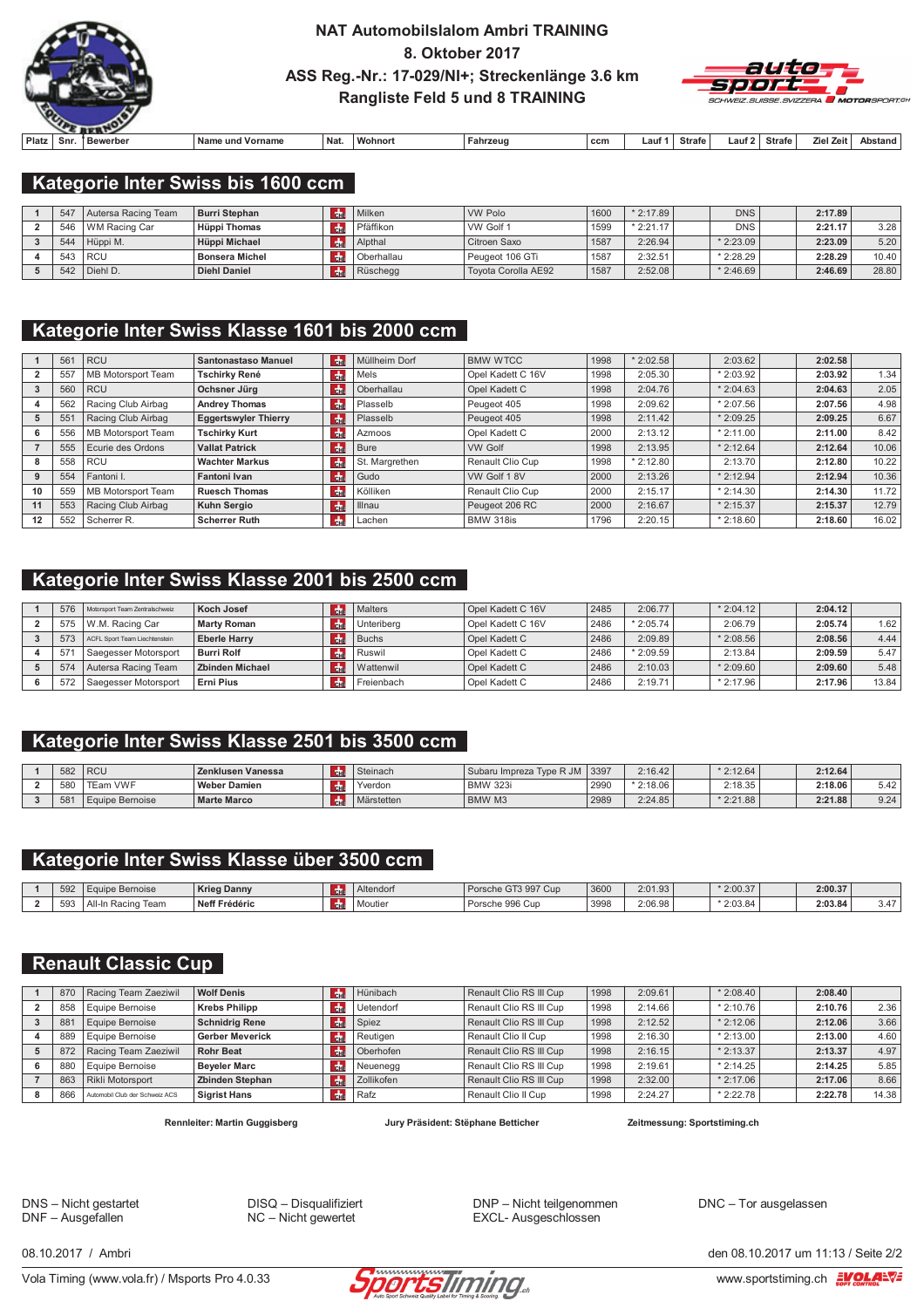

# **NAT AutomobilsIalom Ambri TRAINING** 8. Oktober 2017 ASS Reg.-Nr.: 17-029/NI+; Streckenlänge 3.6 km



#### **Rangliste Feld 6 TRAINING**

| Platz | Snr | . Bewerber | Nam<br>∖ und ∖<br>'orname | ' Naเ | <b>Wohnor</b> | Fahrzeu | ccm | auf | <b>Strafe</b> | ∟aut | Strafe | al Zeif<br>7iel. | Abstai |
|-------|-----|------------|---------------------------|-------|---------------|---------|-----|-----|---------------|------|--------|------------------|--------|

### Kategorie E1 Klasse bis 1600 ccm

| 606 | MB Motorsport Team             | <b>Bürki Martin</b>  | Uetendorf           | WW MB Polo      | 1600 | 2:02.68 | $*2:02.67$ | 2:02.67 |       |
|-----|--------------------------------|----------------------|---------------------|-----------------|------|---------|------------|---------|-------|
| 605 | Ecurie Biennoise               | Hängärtner Yves      | Gerolfingen         | VW Polo         | 1598 | 2:10.58 | $*2:08.89$ | 2:08.89 | 6.22  |
| 604 | MB Motorsport Team             | <b>Holzer Walter</b> | Wachseldorn/Süderen | Honda Civic     | 1595 | 2:19.40 | $*2:13.98$ | 2:13.98 | 11.31 |
| 603 | MB Motorsport Team             | Gfeller Heinz        | Noflen              | Ford Fiesta ST  | 1596 | 2:21.81 | $*2:20.15$ | 2:20.15 | 17.48 |
| 602 | Automobil Club der Schweiz ACS | <b>Prisi Yannik</b>  | Hünibach            | Peugeot 106 GTI | 1587 | 2:35.44 | $*2:29.81$ | 2:29.81 | 27.14 |

### Kategorie E1 Klasse 1601 bis 2000 ccm

|    | 625 | <b>RCU</b>                     | <b>Niederer Peter</b>    | Idh⊨                  | Güttingen              | Opel Kadett C          | 1998 | 2:05.99    | $*2:03.46$ | 2:03.46 |       |
|----|-----|--------------------------------|--------------------------|-----------------------|------------------------|------------------------|------|------------|------------|---------|-------|
|    | 626 | Equipe Bernoise                | <b>Steiner Reto</b>      | <b>CHE</b>            | Unteriberg             | Ford Escort RS2000     | 1968 | 2:05.11    | $*2:04.39$ | 2:04.39 | 0.93  |
|    | 623 | Squadra Corse Quadrifoglio     | <b>Darani Christian</b>  | <b>d</b> <sub>n</sub> | Mairengo               | Fiat $X$ 1/9           | 1987 | 2:05.41    | 2:05.87    | 2:05.41 | 1.95  |
|    | 624 | Automobil Club der Schweiz ACS | <b>Flammer Patrick</b>   | <b>do</b>             | Glarus                 | Suzuki Swift Evo 2000  | 1998 | $*2:05.75$ | 2:06.44    | 2:05.75 | 2.29  |
| 5  | 617 | Squadra Corse Quadrifoglio     | <b>Tognacca Emanuele</b> | Idhe                  | <b>Brione Verzasca</b> | <b>VW Golf GLR</b>     | 1984 | 2:09.06    | $*2:06.74$ | 2:06.74 | 3.28  |
| 6  | 615 | Roberto N.                     | <b>Roberto Nicola</b>    | <b>Reference</b>      | Penthalaz              | Peugeot 205            | 1998 | 2:08.94    | $*2:07.76$ | 2:07.76 | 4.30  |
|    | 618 | Autersa Racing Team            | <b>Straubhaar Peter</b>  | <b>de</b>             | Uttigen                | VW Golf 1              | 1997 | 2:11.50    | $*2:09.04$ | 2:09.04 | 5.58  |
| 8  | 622 | Equipe Bernoise                | <b>Kammermann Thomas</b> | $\frac{1}{2}$         | Krauchthal             | <b>VW Golf KitCar</b>  | 2000 | 2:11.67    | $*2:09.92$ | 2:09.92 | 6.46  |
| 9  | 613 | <b>RCU</b>                     | <b>Spiess Erwin</b>      | l da⊪                 | Heiden                 | <b>Renault Clio RS</b> | 1998 | $*2:12.22$ | 2:13.51    | 2:12.22 | 8.76  |
| 10 | 62  | Steiner F.                     | <b>Steiner Fabian</b>    | $H_{\rm{th}}$         | Wangen                 | VW Golf1-16V           | 1984 | 2:18.97    | $*2:16.92$ | 2:16.92 | 13.46 |
| 11 | 616 | MB Motorsport Team             | <b>Lauber Marcel</b>     | <b>do</b>             | Kirchenthurnen         | VW Golf 1 16V          | 1997 | 2:19.87    | $*2:17.81$ | 2:17.81 | 14.35 |
| 12 | 614 | <b>Equipe Bernoise</b>         | <b>Gerig Marcel</b>      | <b>CHE</b>            | Silenen                | <b>BMW 318is</b>       | 1800 | 2:31.56    | $*2:30.42$ | 2:30.42 | 26.96 |
| 13 | 619 | Molteni L.                     | <b>Molteni Lorenzo</b>   | <b>de</b>             | Novazzano              | Opel Kadetgt E GSI     | 2000 | $*2:42.17$ | 2:44.58    | 2:42.17 | 38.71 |
| 14 | 611 | Neuhaus P.                     | <b>Neuhaus Peter</b>     | $\frac{1}{2}$         | Windisch               | Ford Fiesta ST         | 1998 | 2:47.20    | $*2:43.77$ | 2:43.77 | 40.31 |

### Kategorie E1 Klasse 2001 bis 3000 ccm

| 638 | Autersa Racing Team            | <b>Bürki Martin</b>     | <b>CHE</b>    | Rubigen     | BMW M33                         | 3000 | 2:03.20    | $*2:02.67$ | 2:02.67 |       |
|-----|--------------------------------|-------------------------|---------------|-------------|---------------------------------|------|------------|------------|---------|-------|
| 635 | Squadra Corse Quadrifoglio     | Stacchi Mattia          | $th$          | l Claro     | BMW M3                          | 2500 | $*2:08.35$ | <b>DNF</b> | 2:08.35 | 5.68  |
| 637 | Racing Club Jurassien          | Jorav Sébastien         | $\frac{1}{2}$ | Moutier     | BMW M3                          | 2988 | 2:16.62    | $*2:13.65$ | 2:13.65 | 10.98 |
| 632 | Autersa Racing Team            | <b>Hirsig Christian</b> | $\frac{1}{2}$ | Thierachern | <b>VW Polo</b>                  | 2346 | 2:18.74    | $*2:15.17$ | 2:15.17 | 12.50 |
| 636 | Racing Club Airbag             | Leupi Mario             | $th$          | Emmenbrücke | <b>BMW 328i</b>                 | 2792 | $*2:16.64$ | 2:20.45    | 2:16.64 | 13.97 |
| 633 | Equipe Bernoise                | <b>Epp Martin</b>       | <b>d</b>      | Altdorf     | BMW E30                         | 2493 | 2:24.48    | $*2:19.55$ | 2:19.55 | 16.88 |
| 631 | Automobil Club der Schweiz ACS | <b>Hitz Roger</b>       | <b>CHE</b>    | Berikon     | Mini Cooper S Kompressor   2717 |      | 2:27.96    | $*2:23.82$ | 2:23.82 | 21.15 |

### Kategorie E1 Klasse 3001 bis 3500 ccm

| 0.40<br>642 | .<br>ra Corse<br>e Quadrifogli | <b>Bertocchi Mario</b> | . . | Melano   | BMW E36                          | 3201 | 2:05.77    | $*2:04.53$ | 2:04.53 |                 |
|-------------|--------------------------------|------------------------|-----|----------|----------------------------------|------|------------|------------|---------|-----------------|
| 64'         | Club der Schweiz ACS           | <b>Beck Roland</b>     |     | Uhwiesen | GTR<br><b>BMW</b><br>⊢ ২∩<br>⊏ు∪ | 3498 | $*2:28.76$ | <b>DNS</b> | 2:28.76 | $\sim$<br>24.ZJ |

## Kategorie E1 Klasse über 3500 ccm

|   | 657 | Automobil Club der Schweiz ACS | Mächler Albin            |               | Wangen      | BMW M2                    | 5064 | 2:02.35    | $*2:01.47$ | 2:01.47 |       |
|---|-----|--------------------------------|--------------------------|---------------|-------------|---------------------------|------|------------|------------|---------|-------|
|   | 656 | MB Motorsport Team             | Beiner Jüra              | d.            | Landquart   | <b>BMW M3 Schirmer</b>    | 4430 | 2:02.37    | $*2:01.56$ | 2:01.56 | 0.09  |
|   | 594 | Squadra Corse Quadrifoglio     | Ceresa Fabrizio          | rdni          | Biasca      | Porsche GT3 997 Cup       | 3800 | 2:28.64    | $*2:06.20$ | 2:06.20 | 4.73  |
|   | 655 | MB Motorsport Team             | <b>Tarnutzer Koni</b>    | $\frac{1}{2}$ | Grüsch      | Mitsubishi Lancer Evo VI  | 3910 | $*2:06.59$ | <b>DNF</b> | 2:06.59 | 5.12  |
|   | 65  | Automobil Club der Schweiz ACS | <b>Drack Patrick</b>     | $\frac{1}{2}$ | Hausen      | Porsche 911 GT3 Cup       | 4000 | 2:09.27    | $*2:07.58$ | 2:07.58 | 6.11  |
|   | 658 | Automobil Club der Schweiz ACS | <b>Koch Daniel</b>       | $\frac{1}{2}$ | Oberrüti    | Porsche 911 GT3 Cup       | 4000 | 2:13.69    | $*2:09.50$ | 2:09.50 | 8.03  |
| h | 652 | Squadra Corse Quadrifoglio     | <b>Cereghetti Aramis</b> | $\frac{1}{2}$ | Lopagno     | <b>BMW M5 E34</b>         | 3535 | $*2:09.50$ | 2:10.11    | 2:09.50 | 8.03  |
| 8 | 654 | MB Motorsport Team             | Mürner Pierre            | rdni          | Reichenbach | Porsche 997 GT3 Cup       | 3800 | 2:18.35    | $*2:12.52$ | 2:12.52 | 11.05 |
| 9 | 653 | Ecurie Biennoise               | <b>Bieri Herbert</b>     | Гф.           | Kehrsatz    | BMW 135i Racing Dähler 1M | 5064 | 2:17.54    | $*2:15.02$ | 2:15.02 | 13.55 |

## Kategorie E2 Klasse Single Seater 1601 bis 2000 ccm

|  | Ecurie des Ordons    | Salomon Jean-Marc    | Courtedoux | <b>Tatuus Master</b>           | 2000 | :56.79     | $*1:53.73$ | 1:53.73 |       |
|--|----------------------|----------------------|------------|--------------------------------|------|------------|------------|---------|-------|
|  | Chablais Racing Team | <b>Maurer Marcel</b> | Längenbühl | <b>Formel Renault</b>          | 2000 | $*1:54.21$ | 2:02.17    | 1:54.21 | 0.48  |
|  | Racing Club Airbag   | Egli Philip          | Rombach    | Dallara F394 Opel Spiess       | 1998 | $*1:54.95$ | 1:57.01    | 1:54.95 | 1.22  |
|  | Ecurie des Ordons    | l Schmidt Henri      | Porrentruv | Formula Renault Epsilon Caparo | 2000 | 2:05.95    | $*2:04.00$ | 2:04.00 | 10.27 |

DNS - Nicht gestartet DNF - Ausgefallen

DISQ - Disqualifiziert  $NC -$  Nicht gewertet

DNP - Nicht teilgenommen EXCL- Ausgeschlossen

DNC - Tor ausgelassen



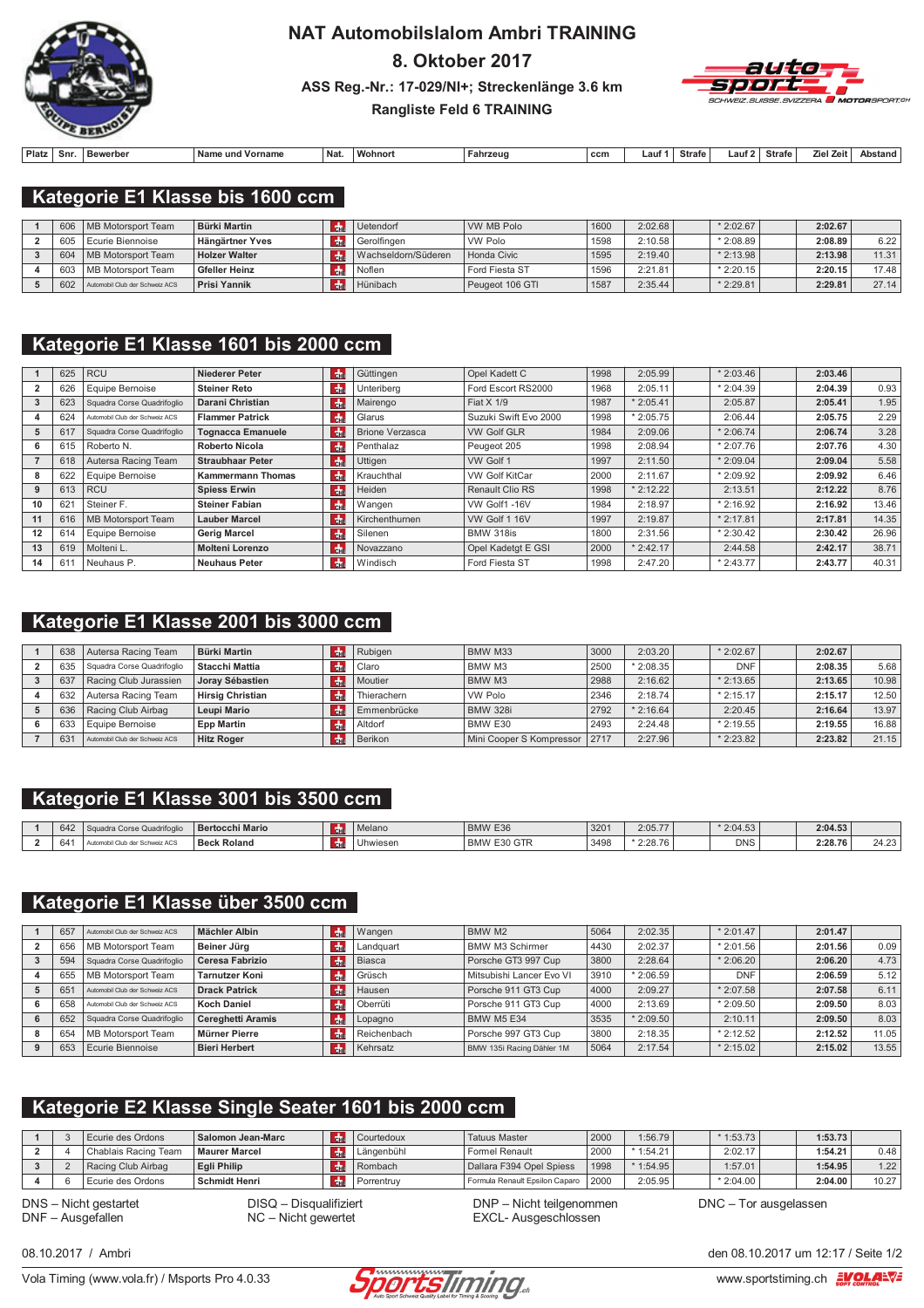

### **NAT Automobilslalom Ambri TRAINING** 8. Oktober 2017 ASS Reg.-Nr.: 17-029/NI+; Streckenlänge 3.6 km **Rangliste Feld 6 TRAINING**



| Platz | Snr. | Bewerber           | Name und Vorname | Nat.       | <b>Wohnort</b>     | Fahrzeug                        | ccm  | Lauf       | <b>Strafe</b> | Lauf 2  | Strafe | Ziel Zeit | Abstand        |
|-------|------|--------------------|------------------|------------|--------------------|---------------------------------|------|------------|---------------|---------|--------|-----------|----------------|
|       |      |                    |                  |            |                    |                                 |      |            |               |         |        |           |                |
|       |      | Racing Club Airbag | Neuhaus Thomas   | <b>CHL</b> | A<br>Windisch<br>. | <b>Formel Renault</b><br>Tatuus | 1998 | $*2:19.96$ |               | 2:27.57 |        | 2:19.96   | 26.22<br>20.Z3 |

Rennleiter: Martin Guggisberg

Jury Präsident: Stëphane Betticher

Zeitmessung: Sportstiming.ch

DNS - Nicht gestartet<br>DNF - Ausgefallen

DISQ - Disqualifiziert NC - Nicht gewertet

DNP - Nicht teilgenommen EXCL- Ausgeschlossen

DNC - Tor ausgelassen

08 10 2017 / Ambri

Vola Timing (www.vola.fr) / Msports Pro 4.0.33



den 08.10.2017 um 12:17 / Seite 2/2

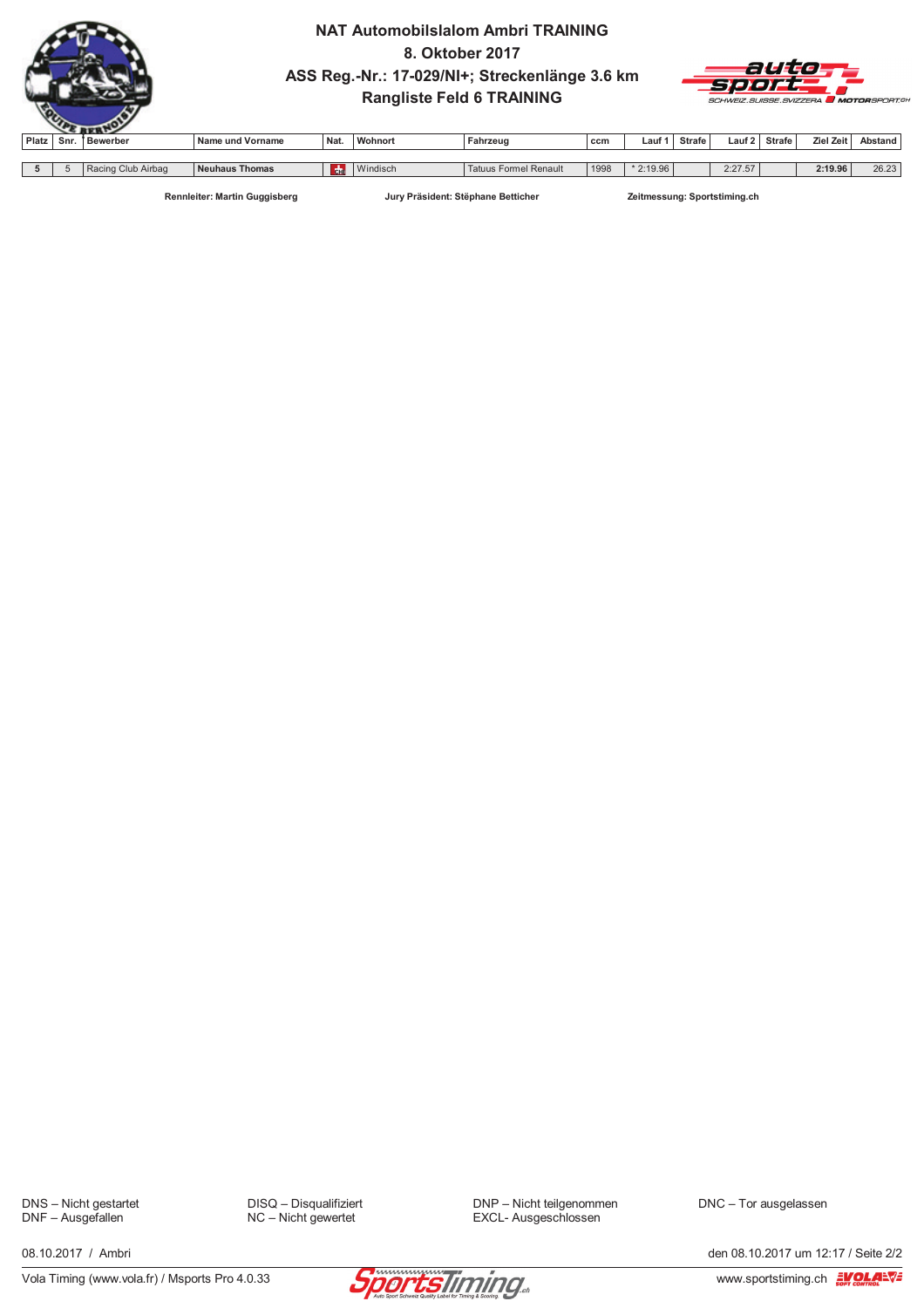

# **NAT Automobilslalom Ambri TRAINING** 8. Oktober 2017 ASS Reg.-Nr.: 17-029/NI+; Streckenlänge 3.6 km



### Rangliste Feld 7a TRAINING

| Platz<br>Snı | Bewerber | <b>Na</b><br>Vornam<br>und | <b>Nat</b> | Wohnor. | Fahrzeud | ccn | _auf | Strafe | ∟aut ' | Strafe | <b>Zeit</b><br>Zie | Abstand |
|--------------|----------|----------------------------|------------|---------|----------|-----|------|--------|--------|--------|--------------------|---------|

### **OPC Challenge Rennen 1**

|                | 733 | Muzzarelli M.                  | <b>Muzzarelli Marcel</b>   | die.            | Amriswil          | Opel Corsa E OPC | 2717 | 2:18.96    | $*2:16.79$ | 2:16.79 |       |
|----------------|-----|--------------------------------|----------------------------|-----------------|-------------------|------------------|------|------------|------------|---------|-------|
| $\overline{2}$ | 722 | Automobil Club der Schweiz ACS | <b>Fehr Sandro</b>         | dm <sub>2</sub> | Rorschacherberg   | Opel Corsa E OPC | 2720 | 2:18.97    | $*2:16.80$ | 2:16.80 | 0.01  |
| 3              | 740 | Gubitosi F.                    | <b>Gubitosi Fabio</b>      | $ch$            | Domat/Ems         | Opel Corsa E OPC | 2718 | $*2:17.14$ | 2:17.43    | 2:17.14 | 0.35  |
| 4              | 742 | Equipe Bernoise                | <b>Kilchenmann Thierry</b> | $\frac{1}{2}$   | Niederwangen      | Opel Corsa E OPC | 2720 | 2:17.42    | $*2:17.26$ | 2:17.26 | 0.47  |
| 5              | 712 | Rikli Motorsport               | <b>Kammer Daniel</b>       | $\frac{1}{2}$   | Latterbach        | Opel Corsa E OPC | 2717 | 2:19.41    | $*2:17.74$ | 2:17.74 | 0.95  |
| 6              | 732 | Equipe Bernoise                | <b>Tschaggelar Stephan</b> | die             | Worb              | Opel Corsa E OPC | 2717 | 2:18.66    | $*2:17.98$ | 2:17.98 | 1.19  |
|                | 734 | <b>Ecurie Basilisk</b>         | <b>Schmid Roland</b>       | $\frac{1}{2}$   | Pfeffingen        | Opel Corsa E OPC | 2720 | 2:20.39    | $*2:18.89$ | 2:18.89 | 2.10  |
| 8              | 703 |                                | <b>Mettler Christian</b>   | che             | Amriswil          | Opel Corsa E OPC | 2720 | 2:20.57    | $*2:18.98$ | 2:18.98 | 2.19  |
| 9              | 738 | Barbezat E.                    | <b>Barbezat Elio</b>       | dhe             | Nyon              | Opel Corsa E OPC | 2720 | 2:20.45    | $*2:19.53$ | 2:19.53 | 2.74  |
| 10             | 708 | All-In Racing Team             | <b>Beveler Etienne</b>     | $th$            | La Chaux-de-Fonds | Opel Corsa E OPC | 2717 | 2:23.85    | $*2:19.83$ | 2:19.83 | 3.04  |
| 11             | 735 | Zogg R.                        | Zogg René                  | dm <sub>E</sub> | Auenstein         | Opel Corsa E OPC | 2717 | 2:22.37    | $*2:20.28$ | 2:20.28 | 3.49  |
| 12             | 739 | Automobil Club der Schweiz ACS | <b>Tremp Rolf</b>          | dm <sub>E</sub> | Ebnat-Kappel      | Opel Corsa E OPC | 2717 | 2:21.28    | $*2:20.85$ | 2:20.85 | 4.06  |
| 13             | 705 | Urech S.                       | <b>Urech Simon</b>         | $cm$            | Seenegn           | Opel Corsa E OPC | 2718 | 2:23.06    | $*2:20.88$ | 2:20.88 | 4.09  |
| 14             | 710 | Lugano Racing Team             | Albertalli Benjiamin       | $ch$            | Mendrisio         | Opel Corsa E OPC | 2717 | 2:22.71    | $*2:21.28$ | 2:21.28 | 4.49  |
| 15             | 736 |                                | <b>Vuilleumier Frank</b>   | <b>de</b>       | Tramelan          | Opel Corsa E OPC | 2720 | 2:23.12    | $*2:21.95$ | 2:21.95 | 5.16  |
| 16             | 702 | Equipe Bernoise                | <b>Kurzen Martin</b>       | $\frac{1}{2}$   | Spiez             | Opel Corsa E OPC | 2717 | 2:24.75    | $*2:22.62$ | 2:22.62 | 5.83  |
| 17             | 709 | Automobil Club der Schweiz ACS | <b>Sieber Norbert</b>      | die.            | Widnau            | Opel Corsa E OPC | 2717 | 2:25.40    | $*2:22.70$ | 2:22.70 | 5.91  |
| 18             | 724 | Fehr M.                        | <b>Fehr Markus</b>         | $\frac{1}{2}$   | Wetzikon          | Opel Corsa E OPC | 2666 | 2:25.99    | $*2:24.06$ | 2:24.06 | 7.27  |
| 19             | 704 | <b>Ecurie Basilisk</b>         | Zürcher Roberto            | die.            | <b>Bättwil</b>    | Opel Corsa E OPC | 2720 | $*2:24.12$ | 2:24.66    | 2:24.12 | 7.33  |
| 20             | 721 | Team Rallye Top                | Langenegger Max            | $ch$            | Zäziwi            | Opel Corsa E OPC | 2717 | $*2:24.38$ | 2:24.77    | 2:24.38 | 7.59  |
| 21             | 723 | Jaquier JP.                    | Jaquier Jean-Philippe      | $th$            | Carrouge          | Opel Corsa E OPC | 2717 | 2:28.57    | $*2:24.49$ | 2:24.49 | 7.70  |
| 22             | 731 | Logos F.                       | Logos Fabio                | ch <sub>E</sub> | Lyss              | Opel Corsa E OPC | 2717 | 2:28.47    | $*2:27.29$ | 2:27.29 | 10.50 |
| 23             | 720 | Riggenbach J.                  | Riggenbach Jeannine        | die.            | Büron             | Opel Corsa E OPC | 2720 | 2:33.73    | $*2:29.59$ | 2:29.59 | 12.80 |
| 24             | 706 |                                | <b>Vuilleumier Kevin</b>   | $\frac{1}{2}$   | Tramelan          | Opel Corsa E OPC | 2720 | 2:38.45    | $*2:32.97$ | 2:32.97 | 16.18 |
| 25             | 701 |                                | <b>Zbinden Nils</b>        | dm <sub>e</sub> | Lyss              | Opel Corsa E OPC | 2717 | $*2:34.51$ | 2:35.91    | 2:34.51 | 17.72 |

Rennleiter: Pete Flückiger

Jury Präsident: Stëphane Betticher

Zeitmessung: Sportstiming.ch

DNS - Nicht gestartet DNF - Ausgefallen

DISQ - Disqualifiziert NC - Nicht gewertet

DNP - Nicht teilgenommen EXCL- Ausgeschlossen

DNC - Tor ausgelassen